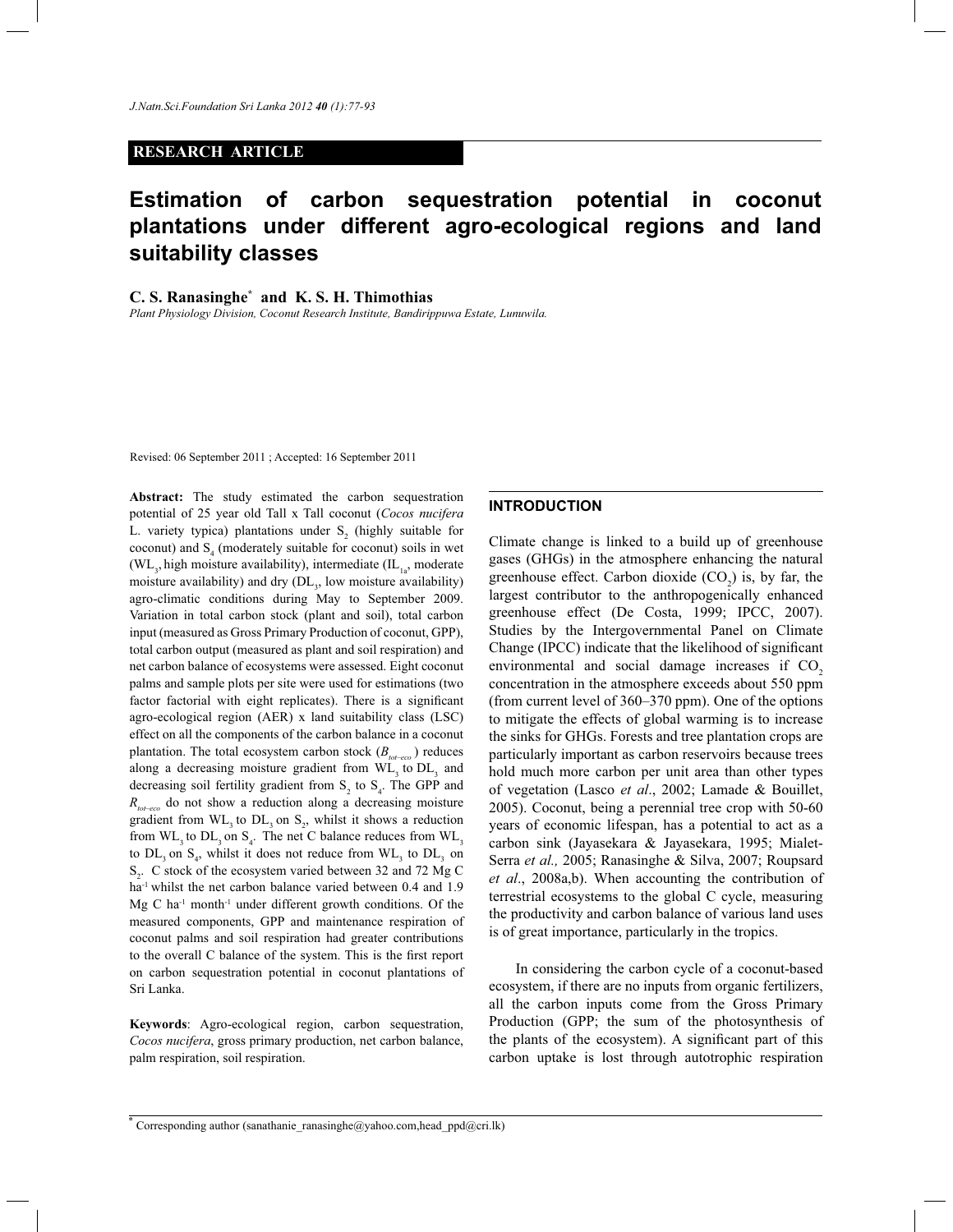(plant respiration; growth and maintenance respiration of different plant components). The fraction of GPP that is not lost through plant respiration is used to produce new biomass, thus contributing to the Net Primary Production (NPP; the sum of visible growth and litter production). The stand growth is the difference between NPP and litter production. Litter inputs to the soil are decomposed by soil micro organisms. The part that is not oxidized is transferred to the soil organic matter (SOM) pool. Emission of  $CO<sub>2</sub>$  through litter decomposition and subsequent SOM oxidation by soil micro organisms both contribute to the heterotrophic respiration. Therefore, the net ecosystem exchange of  $CO<sub>2</sub>$  between the plantation and the atmosphere is the difference between  $\mathrm{CO}_2$  uptake through photosynthesis, and  $CO<sub>2</sub>$  emission through ecosystem respiration (plant autotrophic respiration and soil heterotrophic respiration) (Roupsard *et al*., 2008b).

 Carbon sequestration is an unexploited benefit of the coconut industry in Sri Lanka. Coconut plantations play a major role as a source of revenue to the country and also provide livelihoods to millions of people. Coconut is mainly cultivated in three agro-climatic zones (ACZ) of Sri Lanka, comprising about 30% in the Wet Zone, 50% in the Intermediate Zone and 20% in the Dry Zone. Within these ACZ, coconut is concentrated in seven agro-ecological regions (AER), namely, low country intermediate zone  $(IL_{1a}, IL_3)$ , low country wet zone  $(WL_2,$  $WL_3$ ,  $WL_4$ ), and low country dry zone ( $DL_3$  and  $DL_5$ ), and the total extent under coconut as at 2008 is 395,000 ha (MPA, 2008). In addition, new planting programmes of coconut are underway mainly in the northern and eastern provinces of Sri Lanka at a rate of about 10,000 – 15,000 ha per annum (Coconut Cultivation Board of Sri Lanka, *unpublished data*). Coconut can tolerate a range of climatic conditions, but performs well under a mean annual temperature of  $27 - 29$  °C and rainfall of 1250– 2500 mm/year (Liyanage, 1999). The annual rainfall of the Dry Zone in the main coconut growing area (coconut triangle) is between 1000 *–* 1250 mm/yr, which can be regarded as the lower limit for coconut. However, solar radiation intensity in this area promotes high productivity when soil moisture and soil depth are not limited. In the Wet Zone of the coconut triangle, the mean annual rainfall is between 2250 *–* 2500 mm/yr, which is quite adequate for coconut. However, the solar radiation intensity in the Wet Zone is lower compared to the Dry Zone. The Intermediate Zone of the coconut triangle has the best combination of rainfall and solar radiation for the performance of coconut (Liyanage, 1999; Peiris *et al.,* 2008). Within an AER, there are different types of soils; some deep and coarse textured, some shallow and gravelly and others moderately deep and finetextured. The productivity of coconut palm is different

on these different types of soils and performs best in well drained, deep sandy loam soils. Coconut growing lands in Sri Lanka have been classified into five main land suitability classes (LSC) ranging from highly suitable  $(S_1,$  $S_2$ ), suitable (S<sub>3</sub>), moderately suitable (S<sub>4</sub>) and marginally suitable (S<sub>5</sub>) (Somasiri *et al.*, 1994). A high percentage of major coconut growing soils belong to  $S_2$  and  $S_4$  LSC.  $S_2$  lands are deep to very deep ( $> 120$  cm), sandy loam, imperfectly drained and highly fertile whilst  $S_4$  lands are moderately deep (30 *–* 60 cm), sandy loam with gravel, well drained and less fertile soils. Potential yield in S<sub>2</sub> and S<sub>4</sub> lands are 12,500–15000 and 5000–10,000 nuts/ha/yr (Somasiri *et al.,* 1994). Therefore, the potential of carbon sequestration in a coconut plantation may vary with age, cultivar, soil fertility, agro climatic condition, management practices and type of intercrop. However, such information of coconut plantations is scarce. The net ecosystem carbon exchange of a twenty-year-old coconut plantation grown under near-optimal conditions (high fertility, no drought, high yielding variety) in Santo, Vanuatu was 4.7 – 8.1 t C ha<sup>-1</sup> yr<sup>-1</sup> (Roupsard *et al.*, 2008b). In India, the values were reported as 8–32 t CO<sub>2</sub> ha-1 yr-1 (equal to 2*–*9 t C ha-1 yr-1) (Anonymous, 2008).

 The clean development mechanism (CDM) presents an opportunity for developing countries to get certified emission reductions for negotiations in the C market. Productivity and carbon balance of each type of land use in coconut are key issues for the CDM (Roupsard *et al*., 2008b). Scientific information on carbon sequestration potential by coconut plantations in Sri Lanka is not available to date. Therefore, the main objective of this study was to quantify and compare carbon sequestration potential in coconut plantations in  $S_2$  and  $S_4$  land suitability classes of three agro-ecological regions of Sri Lanka. In order to accomplish the objective, the study aimed at quantifying (a) current carbon stock in coconut, grass and top soil, (b) GPP of the total Eco-system, (c) NPP of the eco-system, (d) plant autotrophic respiration and soil heterotrophic respiration and (e) net ecosystem carbon exchange (balance) in coconut plantations.

#### **METHODS AND MATERIALS**

*Location, variety and climate***:** The study was conducted in six sites (parts of large coconut plantations covering more than 25 ha) representing three agro-ecological regions (AER); low country wet  $(WL_3)$ , low country intermediate  $(IL_{1a})$  and low country dry  $(DL_3)$  zones of Sri Lanka (latitude  $7^{\circ}$  20' N, longitude  $79^{\circ}$  53' E). In each AER, palms from two land suitability classes (LSC),  $S_2$  and  $S_4$  were selected and the distance between  $S_2$  and  $S_4$  sites within an AER was less than 5 km. Eight coconut palms [C*ocos nucifera* L*,* variety *typica,* (tall)]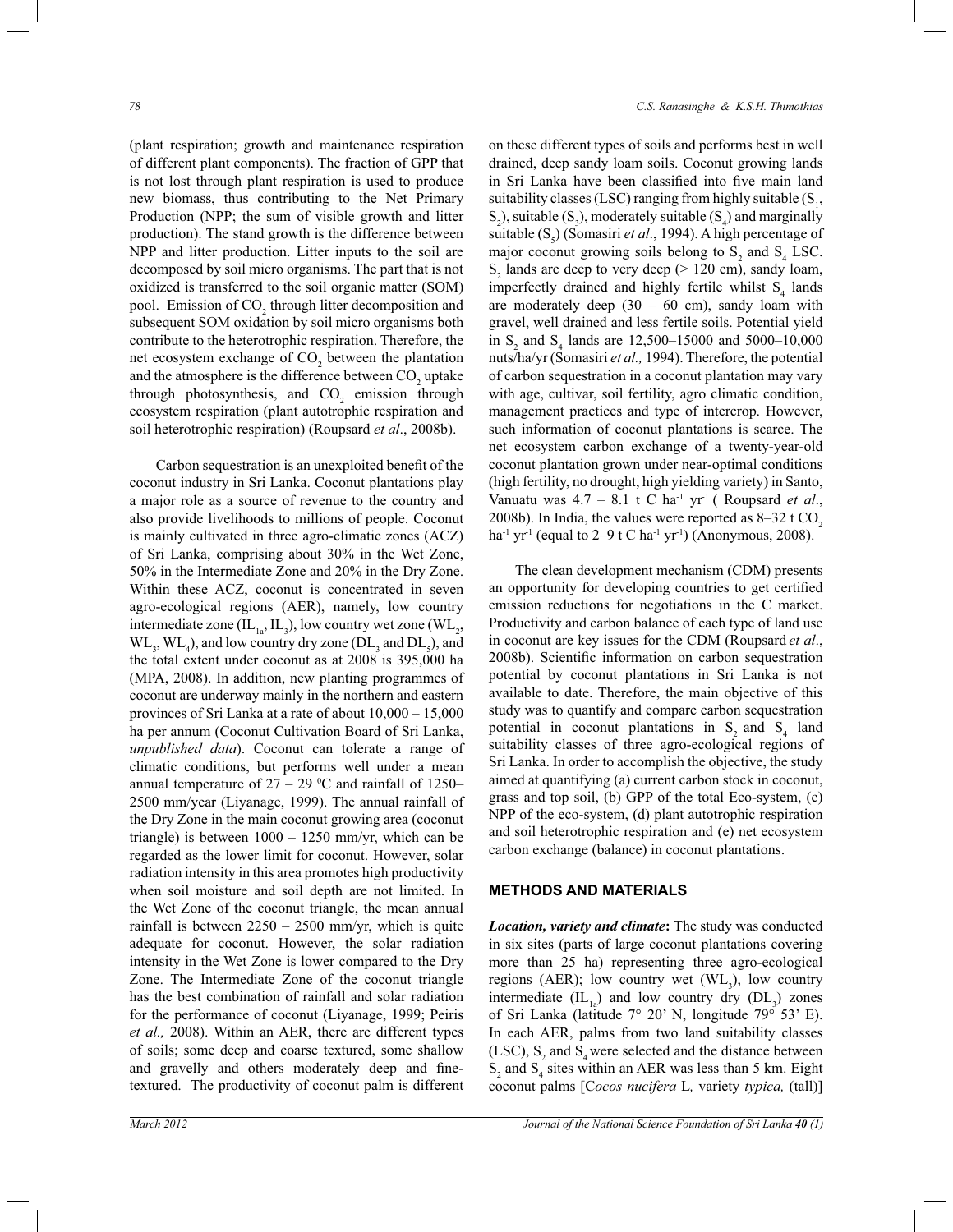*Carbon sequestration in coconut plantations 79*

were randomly selected from each site (in forests, which are also perennial ecosystems and in mixed vegetations, the method of sampling for this type of studies is the 'sampling plot method'). However, coconut plantations in the present study are monocultures with grass cover. For experiments on coconut physiology, it is recommended to use single palm plots (which are as good as sampling from a plot) with adequate number of replicates (minimum six palms) (Kularatne *et al.,* 2006). Furthermore, this is the same approach taken by other groups working on the same type of research on coconut in other countries (Roupsard *et al*., 2008b). The plantations were of uniform age (25*–*26 years) and density (160 palms per ha), and were subjected to uniform agronomic and cultural practices (fertilized regularly and mulched manure circle). The coconut palms had a grass understory, which was maintained by regular slashing. The plantations were free of intercrops. The study was conducted during the period from May to September 2009.

**Table 1:** Location, soil characteristics and climatic conditions of the sites

| Location                                                  | Soil type and LSC                                      | AER       |
|-----------------------------------------------------------|--------------------------------------------------------|-----------|
| Urapola<br>(Western Province)                             | Pallama series $-S$ ,<br>Boralu series $-Sa$           | WL,       |
| Wellawa<br>(North-Western Province)                       | Kurunegala series $- S$ ,<br>Kuliyapitiya series $-Sa$ | $IL_{1a}$ |
| Mangala Eliya & Madurankuliya<br>(North-Western Province) | Mavillu series $-S_{2}$<br>Mampuri series $- Sa$       | DL,       |

The mean annual rainfall of  $WL_{3}$ ,  $IL_{1a}$  and  $DL_{3}$  over the last thirty years is 2224, 1662 and 1193 mm, respectively (Peiris *et al*., 2008). Sri Lanka receives rainfall throughout the year, with a bimodal seasonal distribution. The seasonal peaks vary by region with the peak of the main rainfall season occurring in October, November or December and the subsidiary peak occurring in April, May or June. Generally, the coconut growing areas are prone to droughts during the periods from January to March and July to September. The average maximum temperature ranges from 32*–*35 ºC, 29*–*35 ºC and 29–38 °C, in WL<sub>3</sub>, IL<sub>1a</sub> and DL<sub>3</sub>, respectively, and the highest values are recorded during February to May. The average minimum temperature ranges from 22–24 °C, 20–26 °C and 20–26 °C in WL<sub>3</sub>, IL<sub>1a</sub> and DL<sub>3</sub>, respectively, and the lowest is observed during December to February. The day time relative humidity generally ranges from 60–70%, 55–75% and 50–75% in WL<sub>3</sub>, IL<sub>1a</sub> and DL<sub>3</sub>, respectively (Peiris *et al.*, 2008).

# *Characteristics of the selected soils (Somasiri et al., 1994)***:**

# *WL<sup>3</sup>*

Pallama series  $(S_2)$ : Imperfectly drained to poorly drained, deep sandy loam, sandy clay loam to clay loam or sandy clay soil with few fine quartz, manganese nodules and plinthied.

Boralu series  $(S_4)$ : Well drained, moderately deep, sandy loam, sandy clay loam to clay loam soil mixed with 40- 50% ironstone gravel and few quartz gravel in sub soil.

#### $IL_{la}$

Kurunegala series  $(S_2)$ : Imperfectly drained, deep, sandy loam to sandy clay loam soil with few fine quartz, feldspar and occasionally ironstone grand.

Kuliyapitiya series  $(S_4)$ : Well drained, moderately deep to deep, sandy loam to sandy clay loam soils with some quartz. Ironstone gravel and few feldspar in the sub soils.

### *DL<sup>3</sup>*

Mavillu series  $(S_2)$ : Imperfectly drained, very deep, sandy loam to sandy clay loam soil.

Mampuri series  $(S_4)$ : Excessively drained, deep, coarse sand or sandy soil.

*Data collection***:** The data collection on coconut, grass cover and soil was conducted on eight randomly selected coconut palms or sample plots (35 x 35 cm) (for grass and soil measurements) per site during May to September 2009. For the determination of soil organic carbon and soil microbial respiration, core samples were collected from the centre of square (centre position of the four coconut palms, CS) at a depth of 0*–*20 cm (top soil). The belowground biomass (roots) of coconut and grasses was not taken into account in the present study due to practical difficulties in the measurements and unavailability of reliable historical data on root: shoot ratio.

*Carbon stock in the ecosystem***:** Carbon stocks in biomass of coconut and grass (above-ground) and the top soils (0-20 cm depth) were determined using actual measurements and specific models.

*Coconut***:** The palms were climbed every month to count the number of nuts in each developing bunch (14*–*15 bunches per palm) and to measure the length of nuts along the long axis (two nuts per bunch). In each bunch,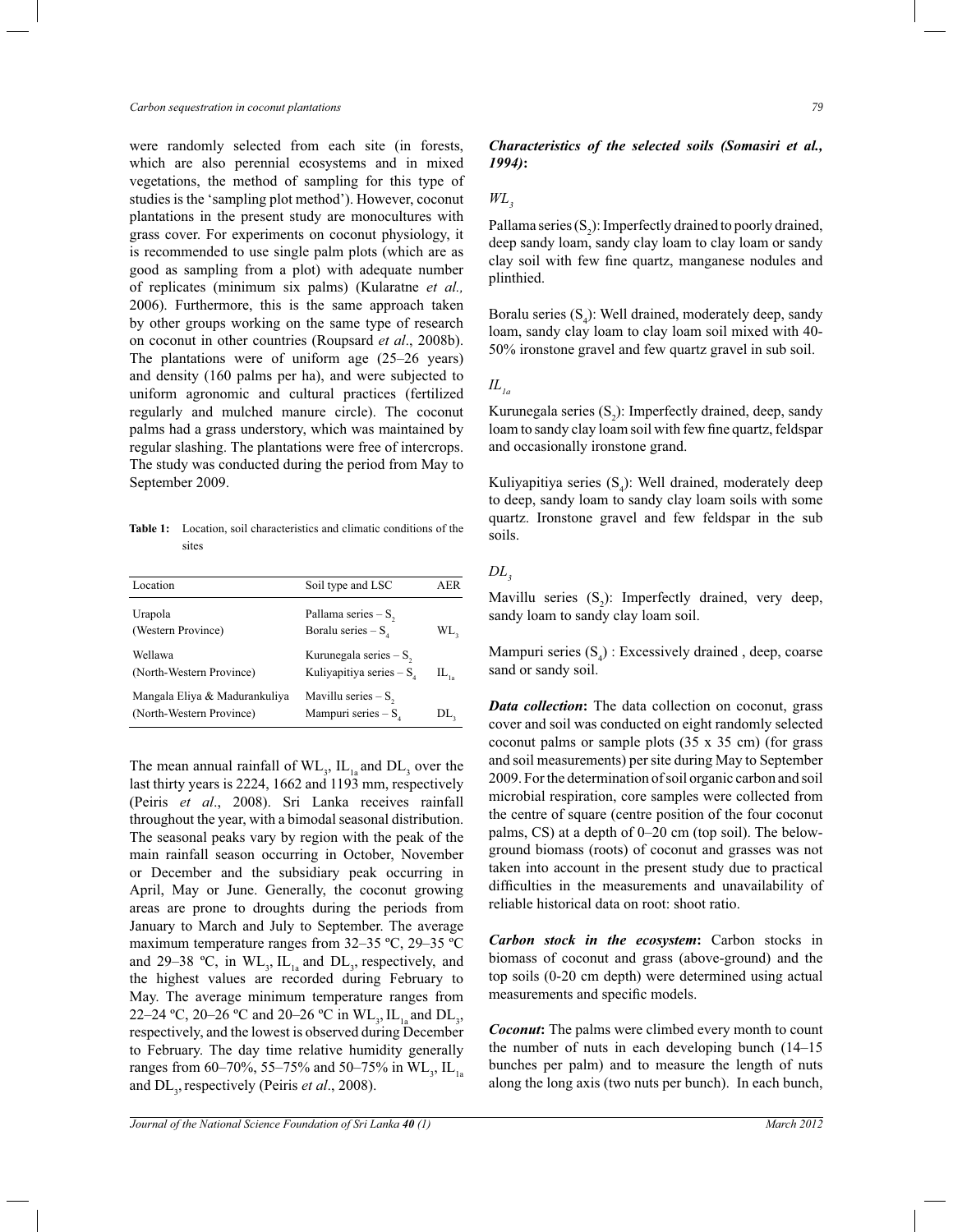the dry weight per nut was estimated non-destructively by a fitted empirical equation developed for the Tall variety of coconut (Ranasinghe, 2008). The dry weight of each bunch was estimated by the mean nut weight and number of nuts per bunch and the total dry weight of nuts on a palm was obtained by summing up the weight of all the bunches. Stem density was estimated using the dry weight of stem core samples of a known volume and stem dry weight of a palm was estimated by multiplying the volume of the stem with the density (the shape of the coconut stem was assumed to be cylindrical and tapering of the stem towards the top was not taken into account. The same approach has been taken by many researchers working on coconut) (Friend & Corley, 1994; Navarro *et al*., 2008). Dry weight of total fronds per palm was estimated by using the actual dry weight of the most mature frond and the crown leaf load (Navarro *et al*., 2008). The carbon content of the dry mass was assumed to be 0.5 g C  $g_{DM}^{-1}$  (Matthews, 1993; Navarro *et al.*, 2008). The total carbon stock per ha was determined by extrapolating the stock per palm for 160 palms.

*Grass cover***:** There was a periodically slashed and more or less uniformly distributed grass cover in all experimental sites except  $S_2$  and  $S_4$  sites in the  $DL_3$  zone where only 50 - 60% of the surface was covered with grass (this was taken into account in the calculations). Above-ground grass dry matter in each site was assessed by harvesting randomly selected eight sub plots (predetermined minimum plot size of 35 x 35 cm) adjacent to experimental coconut palms ( 2.5 m away from the base of the palm), taking oven dried weight (80º C for 48 hrs) and extrapolating it to the total area (per ha). Predetermination of the minimum plot size was done on the basis of preliminary data collected on plots ranging from 10 x 10 cm to 200 x 200 cm sizes for estimating actual dry weight of grass cover in a coconut square excluding manure circle (four coconut palms in a 7.8 x 7.8 m square with each palm having a manure circle of 1.75 m radius from the base of the palm). The carbon content of the dry mass was assumed to be 0.5 g C  $g_{DM}^{-1}$  (Matthews, 1993).

*Top soil***:** Samples were collected from coconut centre of square (CS), at 0 *–*20 cm depth, using soil cores. 0.5 g of 2 mm sieved, air dried and ground soil samples were used to determine soil organic carbon content by wet oxidation method (Walkey & Black, 1934; Fernando, 1999). Using the soil organic carbon percentage, bulk density of the respective soils (Vidhana Arachchi, 2009); and total soil volume, total carbon stock per ha (0 *–*20 cm depth) was determined.

The total carbon stock in the ecosystem (minus the root

carbon stock of coconut and grass) was determined by adding carbon in coconut palms, grass cover and soil.

*Gross Primary Production (GPP) of the ecosystem***:** Neglecting all inputs from organic fertilizer, it is assumed that all the carbon inputs of the ecosystem come from the Gross Primary Production (GPP, sum of photosynthesis of coconuts and grass). The rate of net photosynthesis of three fronds, representing the three whorls (upper, middle and lower) of the canopy of coconut palm was measured in the morning (between 9.00-12.00 h) and afternoon (between  $13.00 - 16.00$  h) in two consecutive days of every month (from May to September) by using a LI-COR 6200 Portable Photosynthesis system (LI-COR, USA). Using the mean photosynthesis rates over the period and leaf area of the three whorls of the canopy [leaf area of a single frond in each whorl was calculated using a model (Jayasekara & Mathes, 1992) and total leaf area of each three whorls were calculated based on the number of fronds in each whorl] and  $CO_2$  assimilation period (8.00 – 16.00 h), amount of  $CO_2$  fixed daily by different whorls of the canopy were estimated. Finally the values of three whorls of the canopy were summed up to estimate the total  $\mathrm{CO}_2$  fixed daily by a coconut palm (Jayasekara & Jayasekara, 1995). The total carbon fixed by coconuts cultivated in one ha of land was determined by extrapolating the single palm value for 160 palms. It can be argued that integrating daily photosynthesis values over a month can result in over- or under-estimation of GPP as the instantaneous photosynthesis rates can vary depending on the daily variation of meteorological variables. However, a more reliable model or method compared to the method used in the present study for estimating daily  $CO_2$  assimilation by a leaf canopy is not available to date for coconut. Therefore, due to practical difficulties in taking extensive photosynthesis measurements daily, it was assumed that the two consecutive days of measurement represent the  $CO<sub>2</sub>$ assimilation rate of a palm during the respective month. GPP of the grass cover was not estimated in the present experiment (due to lack of a reliable methodology). Therefore, the total C fixed by the ecosystem is given as C fixed only by coconut palms (GPP of the ecosystem).

#### *Total Respiration of the ecosystem***:**

# *Plant autotrophic respiration (R<sup>a</sup> )* :

 $R$ <sup> $a$ </sup> of coconut palms was estimated by a general model proposed by de Wit *et al*., (1978), Penning de Vries *et al*., (1989) and Navarro *et al*., (2008). This *R<sup>a</sup>* does not include root respiration (since the NPP and dry weight of roots are not known, the growth and maintenance respiration and hence  $R_a$  could not be estimated in the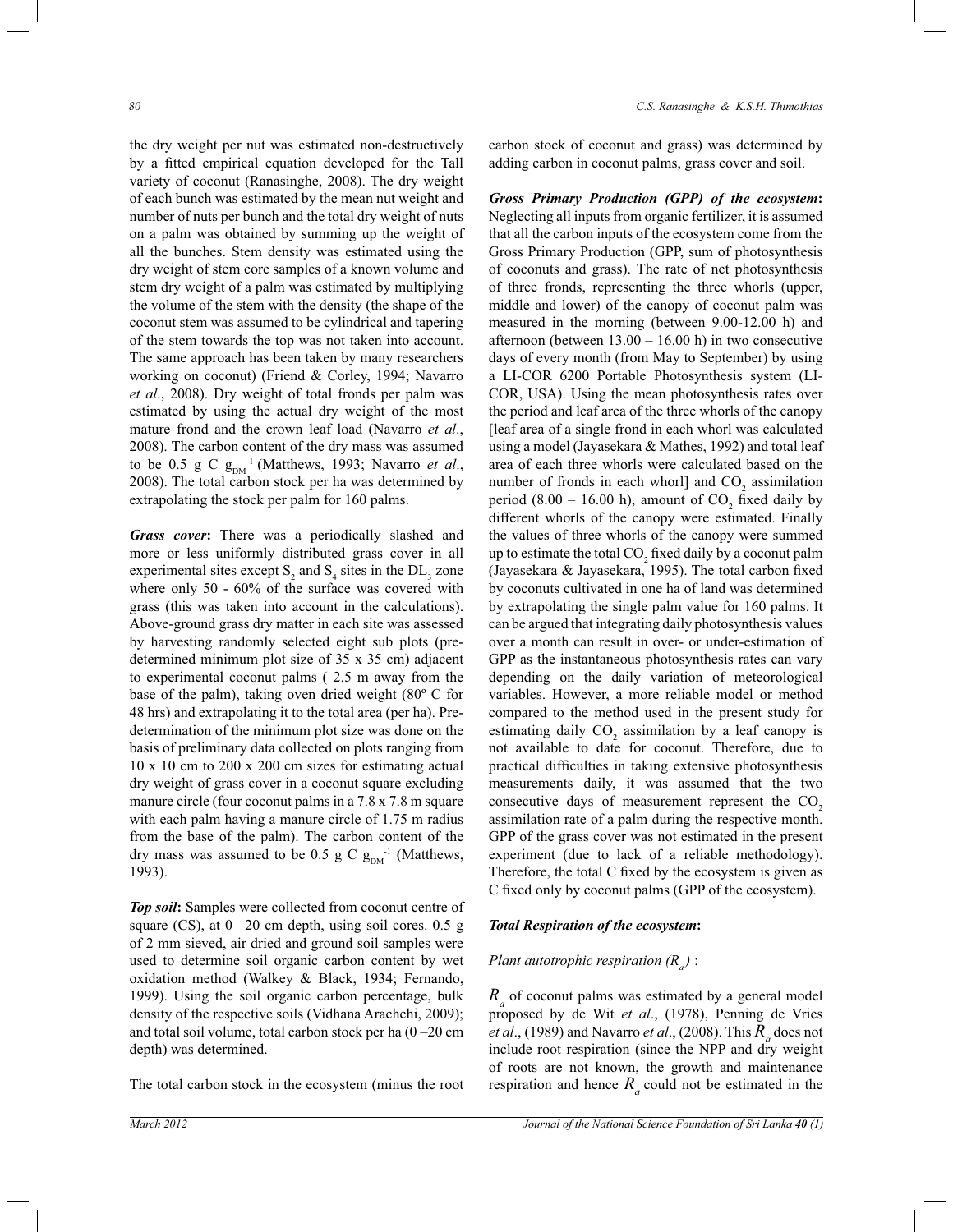*Carbon sequestration in coconut plantations 81*

present study).

$$
R_a = R_g + R_m = \alpha \, NPP + 0.4\beta B
$$

 $R$  - respiration of coconut palm (g C m<sup>-2</sup> day<sup>-1</sup>), subscripts *a, g* and *m* denote autotrophic, growth and maintenance respiration, respectively;  $\alpha$  - growth respiration coefficient (g C  $g_{DM}^{-1}$ ), 0.67 for nuts, 0.32 for leaf and 0.25 for stem (Navarro *et al*., 2008); NPP- Net Primary Production of each organ (g DM  $m<sup>-2</sup>$  day<sup>-1</sup>); 0.4 - C: CH<sub>2</sub>O molecular mass ratio;  $β$  - maintenance respiration coefficient (g CH<sub>2</sub>O g DM<sup>-1</sup> day<sup>-1</sup>), 1.84 for nuts, 2.45 for leaf and 0.5 for stem (Navarro *et al*., 2008); B- biomass of the organ (g DM  $m^{-2}$ ).

*NPP of coconut palm***:** The palms were climbed every month, the length of nuts along the long axis was measured (two nuts per bunch) and dry weight per nut of each bunch was estimated non-destructively by a fitted empirical relationship developed for Tall variety of coconut (Ranasinghe, 2008). The NPP of nuts in a given bunch  $(NPP_{bunch})$  between time  $t_1$  and  $t_2$  was estimated by the following equation (Navarro *et al*., 2008);

$$
NPP_{bunch} = N_{bunch\ (t_2)} \left[ \frac{DM_{nut\ (t_2)} - DM_{nut\ (t_1)}}{t_2 - t_1} \right]
$$

 $DM_{mut}$  - dry weight of a nut;  $N_{bunch(t_2)}$  - total number of nuts in a bunch at time  $t<sub>2</sub>$ 

The NPP of all nuts on a palm (*NPPnuts* ) was obtained by summing up the NPP of all the bunches.

For determining the *NPP*<sub>*stem*</sub>, vertical growth rate of stem was monitored by marking a line just below the leaf crown. The increased volume of the stem over the period (considering that there is no detectable increase in stem circumference over time) and stem density were used to determine the *NPPstem*  . The number of new leaves emerged per month was nearly one for each palm. Therefore, the dry weight of leaves was used to determine the NPP of leaves.  $R_g$  and  $R_m$  for each organ (nuts, leaves and stem) and total palm were calculated and the total autotrophic respiration per ha was estimated by extrapolating the per palm value for 160 palms. The growth and maintenance respiration of coconut root system and the grass cover (shoot and root) was not estimated in the present study.

*Soil respiration* **(***Rsoil***):** Samples to determine soil (microbial) respiration were collected from coconut centre of square (CS) using soil cores (at  $0 - 20$  cm depth) twice during the experimental period (June and July). Hundred grams of 2 mm sieved fresh soil samples

were moistened with distilled water and  $CO<sub>2</sub>$  evolution at room temperature was determined after 7 d of incubation (Anderson & Ingram, 1989; Fernando, 1999). Since there was no significant difference between the  $CO<sub>2</sub>$  evolution rate of two months, the mean  $CO_2$  evolution rate was used to determine the  $\mathrm{CO}_2$  evolution per ha as it was done for soil organic carbon determination.

Thus, the total ecosystem respiration  $(R_{tot - ecc})$  is given as autotrophic respiration of coconut palms (*R<sup>a</sup>* ) and soil heterotrophic respiration (*Rsoil*).

*Meteorological data***:** Meteorological data of the research sites were obtained from nearby meteorological stations of the Coconut Research Institute and the Department of Meteorology, Colombo.

*Analysis of data***:** The data were analysed using the SAS statistical package with two-way ANOVA (PROC GLM, SAS version 8.2). AER and LSC were used as the main effects and if the two way interaction was not significant at  $p \le 0.05$  in ANOVA, means of the main effects (AER and LSC) were compared directly by LSD. If the two way interaction was significant at  $p \le 0.05$ , appropriate two way values were used to make comparisons.

#### **RESULTS AND DISCUSSION**

#### **Climate during the experimental period**

During the course of the data collection, the mean monthly temperature (T<sub>mean</sub>) was around 27–28 °C and the duration of sunshine (SS) was around 7 hours per day in the three Agro Ecological Regions (Table 2). The mean monthly rainfall (RF) received by  $\text{WL}_3$ ,  $\text{IL}_{1a}$  and  $DL<sub>3</sub>$  was 166, 86.2 and 31.3 mm, respectively. The mean solar radiation intensity in  $\text{WL}_3$ ,  $\text{IL}_{1a}$  and  $\text{DL}_3$  was 14.08, 16.29 and 18.02 MJ  $m<sup>-2</sup>$  day<sup>-1</sup>, respectively.

#### **Carbon stock in the Eco-system (standing biomass)**

$$
Co\text{cont}\left(B_{\text{palm}}\right)
$$

There was a significant AER x LSC effect on total carbon stock of palms  $(B_{\text{palm}})$  indicating that  $B_{\text{palm}}$  showed a different response to a decreasing moisture gradient on different LSCs (Figure 1). On  $S_2$ , which is highly suitable for coconut,  $B_{palm}$  did not show a significant reduction along a decreasing moisture gradient from  $WL$ <sub>3</sub> to  $DL$ <sub>3</sub>. However, on moderately suitable  $S_4$ ,  $B_{palm}$  was maximum in  $IL_{1a}$ , which has intermediate moisture availability. It is interesting to note that even in  $\text{WL}_3$ , where moisture availability is higher,  $B_{palm}$  on  $S_4$  was significantly lower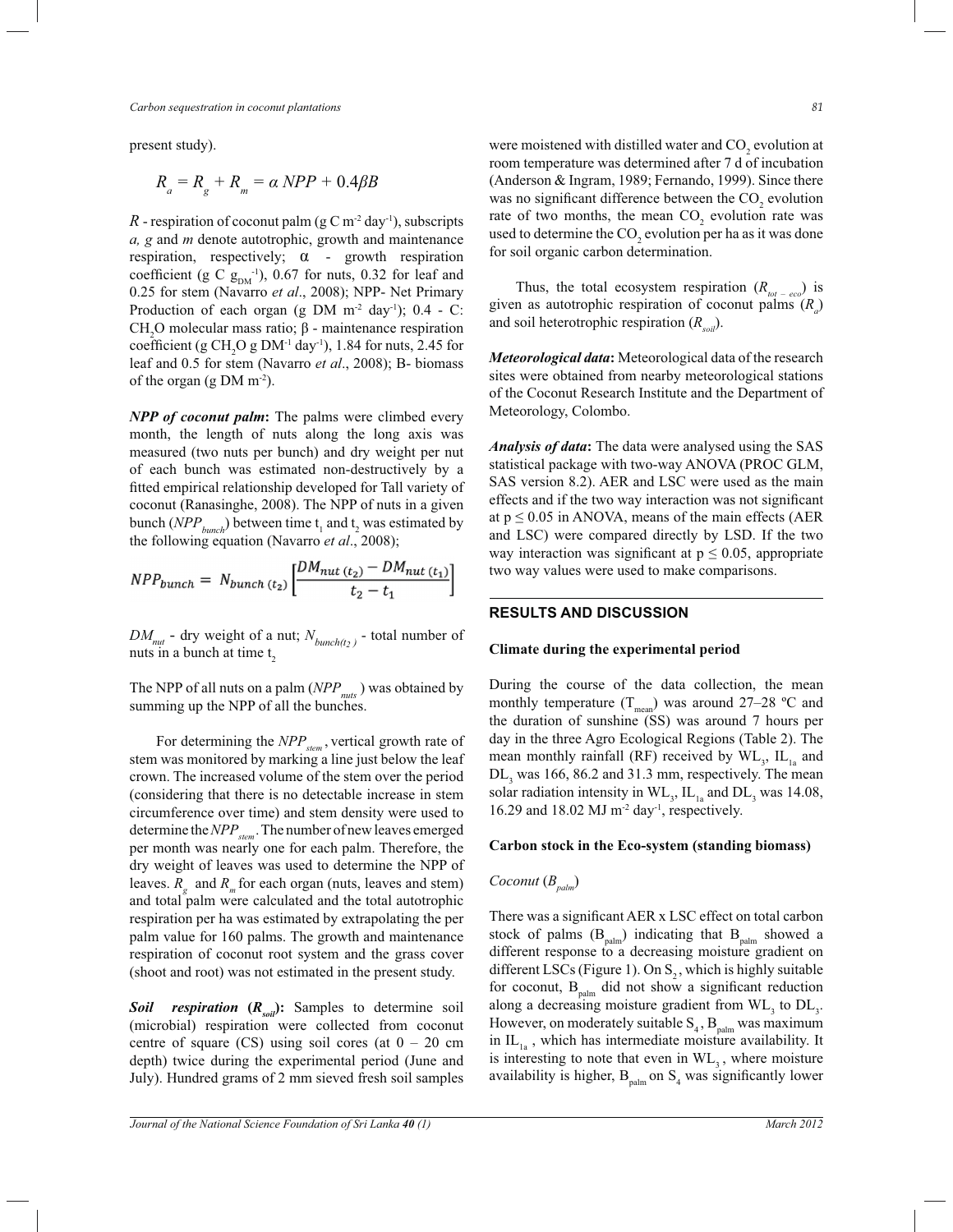|                             |        | June-09 |         |           |         | Mean  |
|-----------------------------|--------|---------|---------|-----------|---------|-------|
|                             | May-09 |         | July-09 | August-09 | Sept-09 |       |
| WL,                         |        |         |         |           |         |       |
| $T_{max}$ (°C)              | 31.5   | 30.6    | 30.5    | 30.7      | 30.7    | 30.8  |
| $T_{min}$ (°C)              | 22.7   | 23.7    | 23.3    | 24.5      | 23.2    | 23.5  |
| $T_{mean} (^{\circ}C)$      | 27.1   | 27.2    | 26.9    | 27.6      | 27.0    | 27.2  |
| $RF$ (mm)                   | 191.0  | 178.0   | 100.9   | 123.7     | 235.3   | 166   |
| SS (hrs)                    | 6.4    | 6.7     | 7.4     | 6.6       | 8.0     | 7.02  |
| <b>SR</b>                   | 13.51  | 13.83   | 14.33   | 13.63     | 15.09   | 14.08 |
| $\mathbf{IL}_{\mathbf{1a}}$ |        |         |         |           |         |       |
| $T_{max}$ (°C)              | 32.4   | 31.1    | 30.9    | 31.5      | 30.8    | 31.3  |
| $T_{min}$ (°C)              | 25.0   | 24.6    | 24.2    | 24.2      | 23.3    | 24.3  |
| $T_{mean} (^{\circ}C)$      | 28.7   | 27.85   | 27.55   | 27.85     | 27.05   | 27.8  |
| $RF$ (mm)                   | 37.2   | 97.8    | 67.7    | 85.5      | 142.8   | 86.2  |
| SS (hrs)                    | 6.5    | 6.7     | 6.5     | 6.3       | 6.9     | 6.6   |
| SR                          | 13.96  | 15.76   | 16.01   | 16.99     | 18.73   | 16.29 |
| $\mathbf{DL}_1$             |        |         |         |           |         |       |
| $T_{max}$ (°C)              | 32.7   | 32.2    | 31.8    | 32.2      | 32.6    | 32.3  |
| $T_{min}$ (°C)              | 27.4   | 26.9    | 26.0    | 26.0      | 26.4    | 26.5  |
| $T_{mean} (^{\circ}C)$      | 30.1   | 28.10   | 27.50   | 27.55     | 27.15   | 28.1  |
| $RF$ (mm)                   | 16.0   | 31.7    | 6.7     | 94.1      | 8.2     | 31.3  |
| SS (hrs)                    | 6.8    | 7.4     | 6.3     | 7.3       | 8.4     | 7.24  |
| SR                          | 13.96  | 17.41   | 19.12   | 19.26     | 20.33   | 18.02 |

**Table 2:** Monthly temperature, monthly rainfall (RF), daily sunshine hours (SS) and solar radiation intensity (SR, MJ m<sup>-2</sup> d<sup>-1</sup>) of  $\text{WL}_3$ ,  $\text{IL}_{1a}$  and  $\text{DL}_3$  during the experimental period (May – September 2009)

 $T_{\text{max}}$ : maximum,  $T_{\text{min}}$ : minimum,  $T_{\text{mean}}$ : mean

than its maximum in  $IL_{1a}$ . The possible reasons for these variations can be the higher depth of  $S_4$  soils in  $IL_{1a}$  (Kuliyapitiya series) and lower water and nutrient retention ability of  $S_4$  soils in  $DL_3$  (Mampuri series with coarse sandy and sandy soil) compared to that of  $\text{WL}_3$ (Boralu series). As a result of significantly greater  $B_{palm}$ on  $S_4$  in  $IL_{1a}$ , there was no significant difference between  $B_{\text{palm}}$  on the two LSCs. In contrast, in both  $WL_{3}$  and  $DL_{3}$ ,  $B_{\text{palm}}$  on  $S_4$  was significantly lower as compared to the respective values on  $S_2$ . Furthermore, out of the fractions of carbon in different components of the palm, coconut stem was found to be the main C storage organ, which stores about 56*–*70% of the total C stock of palms. Furthermore, on  $S_2$ , there was a significant reduction in the fraction of  $\tilde{C}$  stock in the stem  $(B_{\text{palm}})$  along the decreasing moisture gradient from  $WL$ <sub>3</sub> to  $DL$ <sub>3</sub> whilst an opposite trend was observed on  $S_4$  -grown palms. The pattern of variation in  $B_{\text{leaf}}$  showed an opposite trend on  $S_2$  and  $S_4$ .

#### *Grass cover*

There was a significant AER x LSC effect on total carbon

stock in the grass cover (*Bgrass* ) (Figure 2). The most striking factor is that  $B_{\text{grass}}$  was lower in  $DL_3$ , irrespective of the LSC, compared to the respective values in WL, and  $IL_{1a}$ . This may be mainly attributed to the lower growth of grass cover due to reduced soil moisture availability in the top soils in  $DL<sub>3</sub>$  compared to other two AERR (Figure 2, Table 2). Furthermore, on S<sub>4</sub>, B<sub>grass</sub> was not affected by the decreasing moisture availability from  $WL_{3}$  to  $IL_{1a}$  whilst on  $S_{2}$ ,  $B_{grass}$  showed the maximum value in  $IL_{1a}$ . This may be associated with the more suitable growth conditions for grass cover under higher light intensity in IL<sub>1a</sub> (16.29 MJ m<sup>-2</sup> d<sup>-1</sup>) compared to  $WL_{3}$ (14.08 MJ m<sup>-2</sup> d<sup>-1</sup>), and grasses on S<sub>2</sub> have taken the maximum advantage of it (Table 2).

#### *Top soil*

There was a significant AER x LSC effect on C stock in the top soils  $(B_{\text{solid}})$  (Figure 2).  $B_{\text{solid}}$  showed a significant reduction along a decreasing moisture gradient from  $WL$ <sub>3</sub> to  $DL$ <sub>3</sub> and decreasing soil fertility gradient from  $S_2$  to  $S_4$ , though the magnitude of difference between  $S_2$  and  $S_4$  varied with the AER. Furthermore,  $B_{\text{solid}}$  was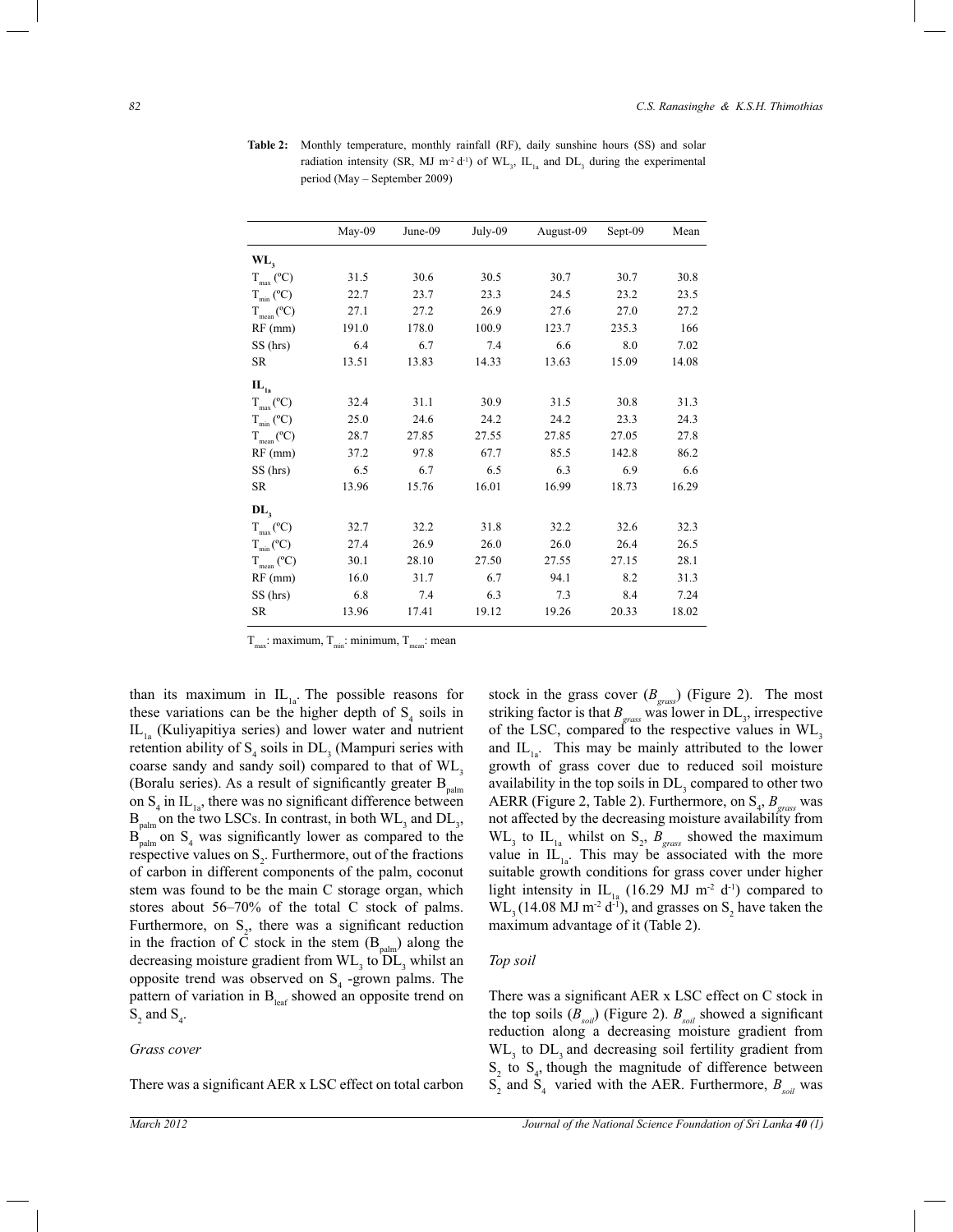

**Figure 1:** C stock of the whole palm  $(B_{pabm})$  (Mg C ha<sup>-1</sup>) in terms of its components (stem, leaf, nuts), and the fraction of C in different components; nuts  $(B_{nut})$ , leaves  $(B_{\text{leaf}})$  and stem  $(B_{\text{stem}})$  on S<sub>2</sub> and S<sub>4</sub> land suitability classes in  $\rm WL_{3}$ ,  $\rm IL_{1a}$  and  $\rm DL_{3}$ .

lowest in  $DL_3$ , irrespective of the LSC, compared to the respective values in  $\text{WL}_3$  and  $\text{IL}_{1a}$  and this may be mainly attributed to the lower growth of grass  $(B_{\text{grass}})$  in  $DL_3$ and hence, reduced litter fall in  $DL<sub>3</sub>$  compared to other two AERs. It is interesting to note that, on  $S_4$ , there was a substantial reduction of  $B_{\text{solid}}$  in  $IL_{1a}$  compared to the values in  $WL_3$ , although the litter production by the grass cover was more or less equal on two soils. This may be possibly attributed to the increased decomposition of litter on  $S_4$ , in  $IL_{1a}$  (Kuliyapitiya soil series) under a favourable environment for microbial activity [moderate soil moisture availability (Fernando, 1999) and higher soil temperatures (30.7 °C in  $IL_{1a}$  *vs* 30.3 °C in  $WL_{3}$ )] (see Figure 6a for highest microbial activity on  $S_4$  in  $IL_{1a}$ ) compared to  $S_4$  in  $WL_3$  (Boralu soil series, which had a lower microbial activity compared to  $S_4$  in  $IL_{1a}$ ).

#### *Total ecosystem*

There were significant AER and LSC effects on total ecosystem carbon stock (*Btot – eco* )(Figure 3). It showed a significant reduction on  $S_4$ , which is moderately suitable for coconut as compared to respective values on  $S_2$  plantations, which are highly suitable for coconut. Furthermore,  $(B_{tot - eco})$  decreased along a decreasing moisture gradient from  $\text{WL}_3$  to  $\text{DL}_3$ .

 $B_{tot-eco}$  in the six different eco-systems ranged from 32 Mg C ha<sup>-1</sup> (S<sub>4</sub> of DL<sub>3</sub>) to 72 Mg C ha<sup>-1</sup> (S<sub>2</sub> of WL<sub>3</sub>). This wide range of C stock may be mainly attributed to variations in agro-ecological condition of the region, physical, chemical and biological factors of soils therein resulting differences in palm growth, litter production and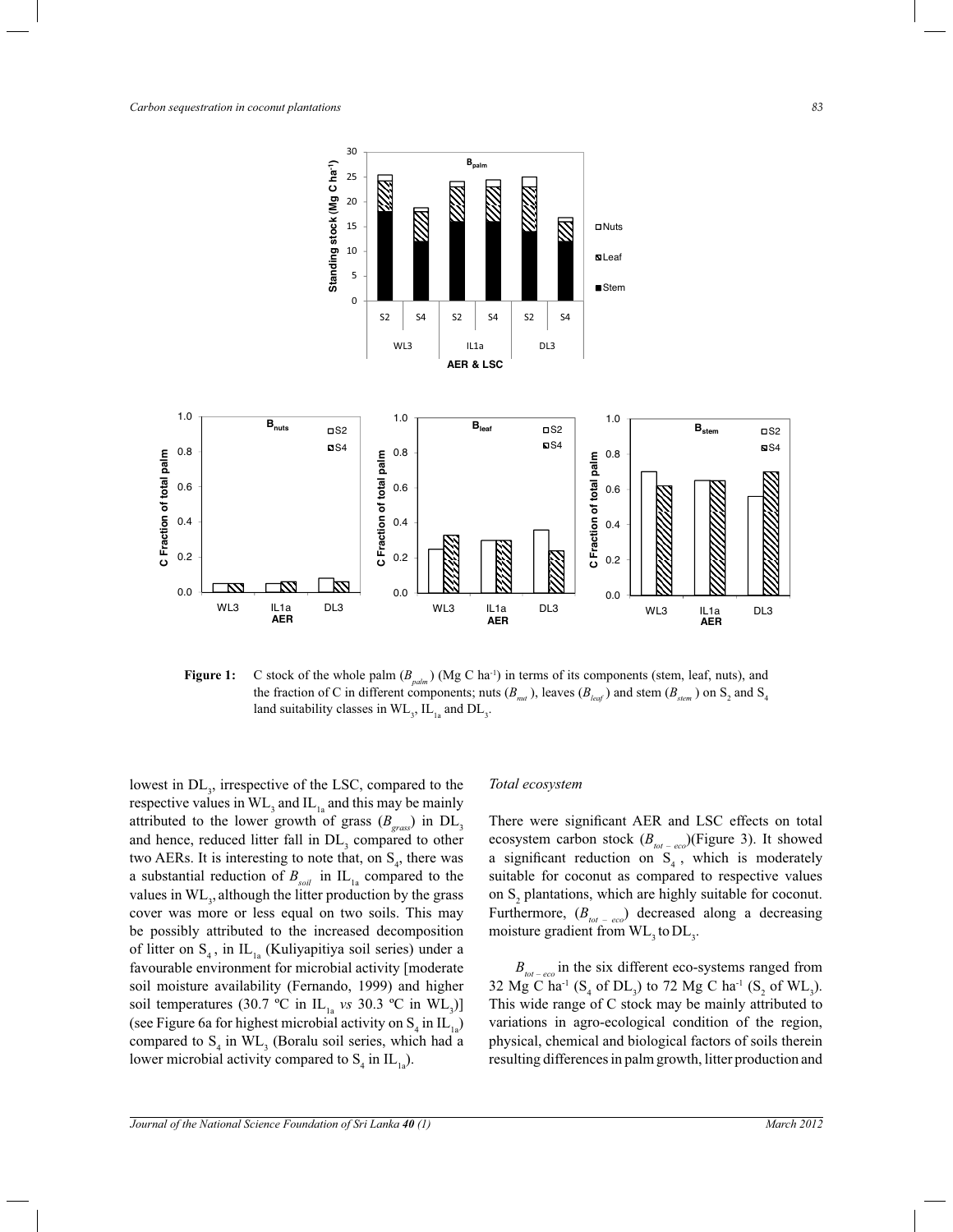

**Figure 2:** C stock (Mg C ha<sup>-1</sup>) of grass cover ( $B_{\text{grass}}$ ) and top soil ( $B_{\text{soil}}$ ) on S<sub>2</sub> and S<sub>4</sub> land suitability classes in  $WL_3$ ,  $IL_{1a}$  and  $DL_3$  (values are means  $\pm$  standard error of mean)

litter decomposition. In a case study, Vanuatu Red Dwarf x Vanuatu Tall high-yielding coconut hybrid (19*–*22 yr old) grown under optimal conditions had a total palm C stock of 34.13 Mg C ha<sup>-1</sup> out of which 5.0 Mg C ha<sup>-1</sup> was found in course and fine roots (Navarro *et al*., 2008). In the same study, the grass cover had about  $1.8 \text{ Mg C} \text{ ha}^{-1}$ and, consequently, the total carbon stock in coconut and grass was about 36 Mg C ha<sup>-1</sup>. In the present study, total palm C stocks varied from 17–25 Mg C ha<sup>-1</sup>, depending on the AER and LSC. The lower values compared to the values reported in the literature (Navarro *et al*., 2008) may be attributed to several reasons. The key reasons would be that the palms were not grown under optimum conditions and C stocks in the roots of coconut were not estimated in the present study. Average carbon storage by agro-forestry systems has been estimated as 9, 21, 50 and  $63$  Mg C ha<sup>-1</sup> in the semi-arid, sub-humid, humid and temperate regions respectively (Montagnini and Nair, 2004). In the, present study, the contribution of carbon stock in coconut palms (*Bpalm*) and sub soil (*Bsoil*) to the total ecosystem C stock  $(\dot{B}_{tot-eco})$  varied with the AER. Whilst the C stock in coconut palms accounted for about 35, 45 and 55% of the total eco-system C stock, soil carbon stock accounted for about 63, 52 and 42% in the  $\text{WL}_3$ , IL<sub>1a</sub> and DL<sub>3</sub>, respectively. Grasses ( $B_{\text{grass}}$ ) contributed to only 2*–*3% in the carbon stock of ecosystems irrespective of the AER or LSC. Roupsard *et al.,* (2008b) also pointed out the presence of more C stocks in the soils of coconut plantations compared to that in the biomass of coconut. Soils are the largest carbon reservoir of the terrestrial carbon cycle and the current global stock of organic carbon is estimated to be 1,500*–*1,550 Pg (Lal, 2004). Of the C stocks in the coconut palm, 55*–*70% was stored in

the stem (long-term C sinks) and the balance was stored in leaf canopy and fruits (short-term C sinks). Carbon stocks in the litter were not determined in the present study.

#### **GPP of the ecosystem**

There was a significant AER x LSC effect on the GPP of the ecosystem (Figure 4). On highly suitable soils  $(S_2)$ , GPP did not show a significant reduction along a decreasing moisture gradient from  $WL$ <sub>3</sub> to  $DL$ <sub>3</sub>. However, on moderately suitable soils  $(S_4)$ , GPP showed a significant reduction from  $WL$ <sub>3</sub> to  $DL$ <sub>3</sub>. Moreover, GPP on  $S_4$  was higher than that on  $S_2$  in the WL<sub>3</sub>, where moisture availability is high, whilst the effect was opposite in  $DL<sub>3</sub>$  where moisture availability is low. In  $IL<sub>1a</sub>$ , where moisture availability is moderate, GPP did not show a significant difference between the two LSC. These results are mainly attributed to the comparable rate of photosynthesis and leaf area index (LAI) of coconut palms in  $IL_{12}$ , irrespective of LSC (Table 3). These results comply with the observation that photosynthesis rates, leaf area index and hence the GPP of coconut are less sensitive to LSC when there is no severe soil moisture stress as observed in  $\text{WL}_3$  and  $\text{IL}_{1a}$  (Table 2). The higher rate of photosynthesis (though the difference was not significant) and leaf area index of palms grown on moderately suitable soils  $(S_4)$  compared to that on highly suitable soils  $(S_2)$  in  $WL_3$  (Table 3) may have resulted a higher GPP of former compared to latter. This may be an adaptation measure of  $S_4$  grown palms when the moisture availability is high  $(in WL<sub>3</sub>)$  to compensate the reduction of assimilate production during moisture stressed periods.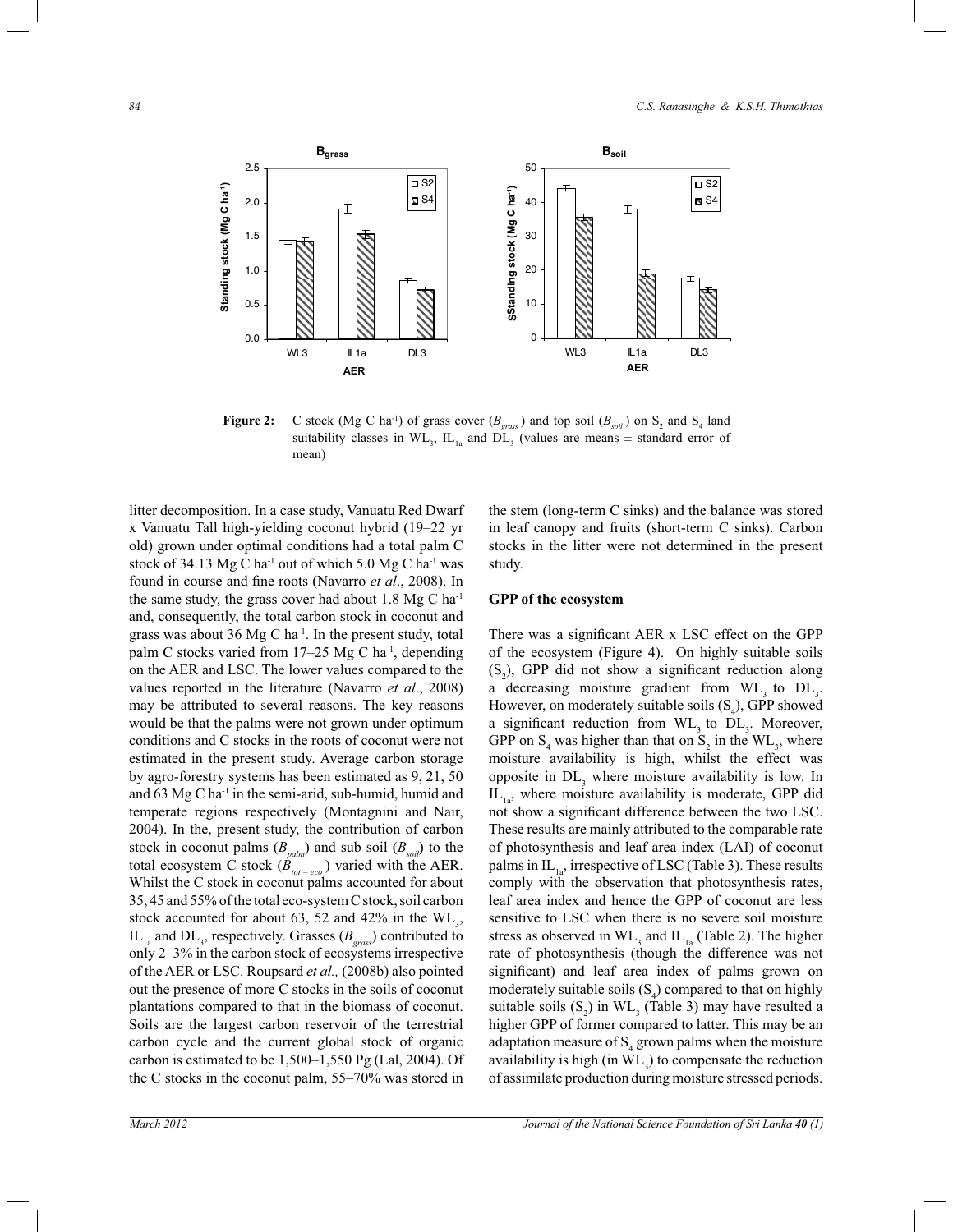This effect was reflected not only in photosynthesis but also in leaf production rate and nut setting of these palms during the same period. For an example, the number of set nuts per palm on  $S_4$  was similar or higher than that on S<sub>2</sub> during May - August period whilst it was significantly lower on  $S_4$  compared to  $S_2$  during the periods with environment stress (February - March period) (*C. S. Ranasinghe, unpublished data*). However, this mechanism does not seem to be taking place on  $S_4$  in  $IL<sub>1a</sub>$ , where the moisture availability is moderate and the reasons for the observed differences have to be explored in future studies. In  $DL<sub>3</sub>$ , where the moisture availability is low, the rate of photosynthesis was significantly lower compared to that in  $\text{WL}_3$  and the leaf area index of palms on  $S_4$  was lower compared to that on  $S_2$  and palms in the other two AERs. This may be a key reason for the differences in GPP in the  $DL<sub>3</sub>$  (Figure 4). If the data collection of this study covered a reasonably dry period of the year such as February and March, the response of GPP along a decreasing moisture gradient on two LSC would have been different and, therefore, studies are in progress to assess these aspects. GPP by the grass cover was not measured in the present study, thus, the GPP of coconut palms (*GPPcoconut* ) was considered as the GPP of the total ecosystem. For the purpose of comparison, if the highest GPP value observed in the palms of  $\rm WL_{3}$  (2.9)  $Mg$  C ha<sup>-1</sup> month<sup>-1</sup>) is extrapolated for the whole year, it will be equal to a value of about  $34.8 \text{ Mg C} \text{ ha}^{-1} \text{ yr}^{-1}$ , which is comparable to the GPP value of 39.0 Mg C ha<sup>-1</sup> yr-1, obtained by Eddy-covariance method, for a high yielding coconut plantation under optimal conditions (Navarro *et al*., 2008).



**Figure 3:** C stock (Mg C ha<sup>-1</sup>) of the total ecosystem ( $B_{tot-eco}$ ) on  $S_2$  and  $S_4$  land suitability classes in  $WL_3$ ,  $IL_{1a}$ and  $DL<sub>3</sub>$  (values are means  $\pm$  standard error of mean)

#### **Net Primary Production (NPP) of coconut palms**

There were significant AER x LSC effects on the *NPPpalm* and all of its components (Figure 5). The *NPP*<sub>*nut*</sub>, *NPPleaf* , *NPPstem* and *NPPpalm* were not affected by the land suitability class or decreasing moisture gradient from  $\text{WL}_3$  to  $\text{IL}_{1a}$ . However, despite the low moisture availability, the palms on highly suitable soils  $(S_2)$  in  $DL_3$  show a significantly higher *NPP*<sub>*palm*</sub> mainly due to significantly higher *NPPnut* of these palms compared to the respective values under other growth conditions. This was mainly attributed to higher fruit load in these palms compared to others (data not presented). Navarro *et al.,* (2008) also reported that *NPPnut*  appear to be a key driver for whole tree NPP (*NPPpalm*), and *NPPleaf* and *NPPstem* appear to be remarkably constant. Furthermore,

**Table 3:** Mean rate of photosynthesis (A) and leaf area index (LAI) of coconut palms on  $S_2$  and  $S_4$  land suitability classes in  $\rm WL_{3}$ ,  $\rm IL_{1a}$  and  $\rm DL_{3}$ 

| AER             | LSC                         | A ( $\mu$ mol CO <sub>2</sub> m <sup>-2</sup> s <sup>-1</sup> ) | LAI               |
|-----------------|-----------------------------|-----------------------------------------------------------------|-------------------|
|                 |                             |                                                                 |                   |
| WL,             | S,                          | $9.256 \pm 0.639$                                               | $2.391 \pm 0.158$ |
|                 | $S_{\scriptscriptstyle{A}}$ | $10.238 \pm 0.500$                                              | $2.713 \pm 0.121$ |
| $IL_{1a}$       | S,                          | $6.404 \pm 0.729$                                               | $3.180 \pm 0.120$ |
|                 | $S_{\scriptscriptstyle{A}}$ | $6.260 \pm 0.624$                                               | $3.261 \pm 0.186$ |
| DL <sub>3</sub> | S,                          | $7.319 \pm 0.356$                                               | $2.720 \pm 0.179$ |
|                 | $\mathrm{S}_{_{4}}$         | $6.559 \pm 0.356$                                               | $1.774 \pm 0.126$ |
|                 |                             |                                                                 |                   |

Note: Values are means of 8 palms  $\pm$  standard error of means.



**Figure 4:** Gross Primary Production (GPP) of coconut palms (Mg C ha<sup>-1</sup> month<sup>-1</sup>) on  $S_2$  and  $S_4$  land suitability classes in  $WL_3$ ,  $IL_{1a}$  and  $DL_3$  (values are means  $\pm$ standard error of mean)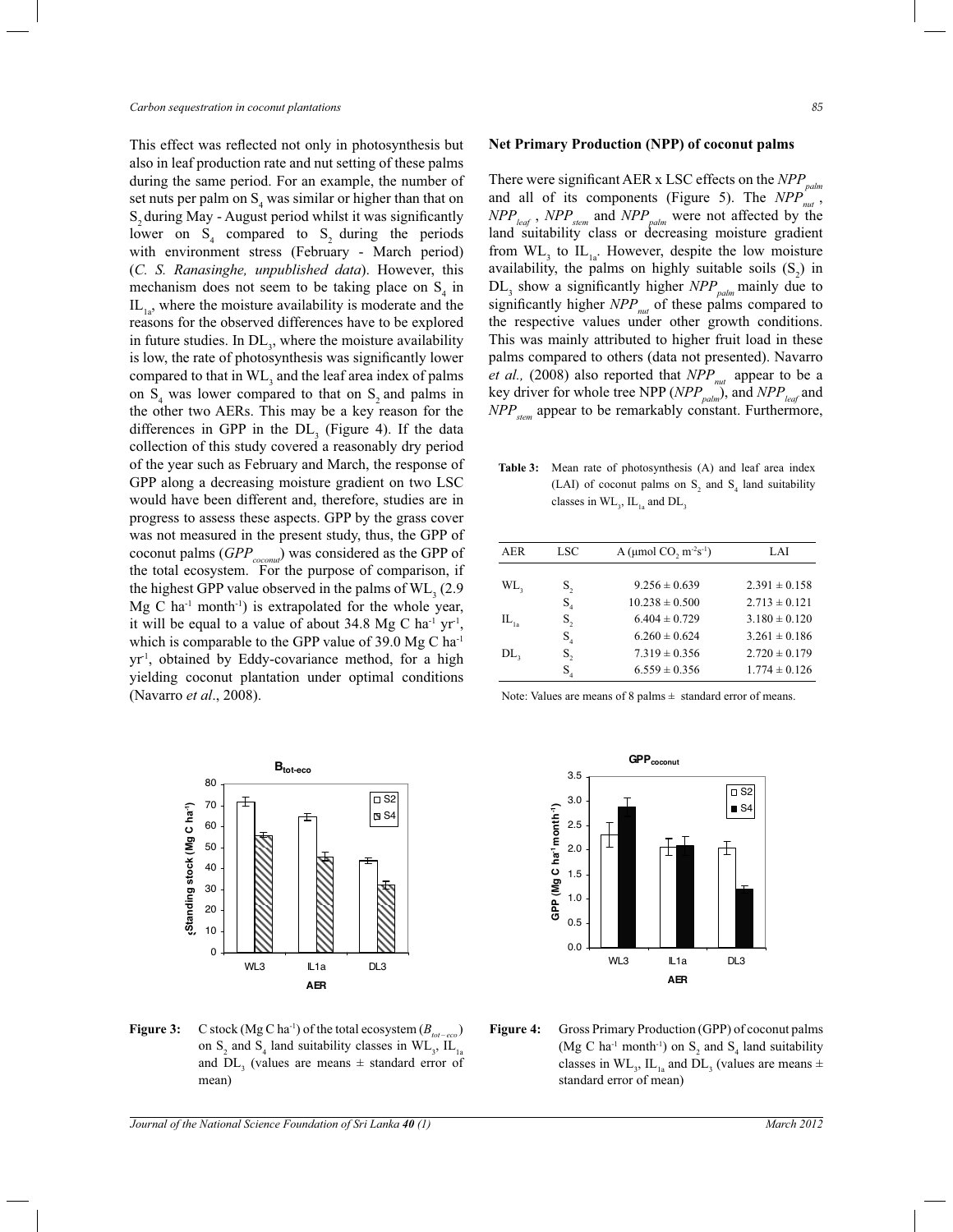they pointed out that fruit production in coconut is poorly linked to photosynthesis rate, which may be reasonably true for the present study as well. Leaf NPP (*NPPleaf* ) comprised the highest percentage (40*–*66%) of palm NPP (*NPPpalm*), followed by *NPPnut* (28*–*50%) and *NPPstem* (6*–*12%). However, *NPPnut* comprised a higher percentage of  $NPP_{\text{palm}}$  than  $NPP_{\text{leaf}}$  in  $S_2$  of the  $DL_3$ . With a high-yielding coconut hybrid, Navarro *et al.,* (2008) also found a higher *NPPnut* compared to *NPPleaf* under optimal conditions. In their study, the *NPPpalm* (including  $NPP_{\text{roots}}$  was 11.99 Mg C ha<sup>-1</sup> yr<sup>-1</sup>. If the highest  $NPP_{nolm}^{Dop}$  observed in the present study (0.612 Mg C ha<sup>-1</sup> month<sup>-1</sup>) is extrapolated for the whole year, it will reach to a value of about 7.4 Mg C ha<sup>-1</sup> yr<sup>-1</sup> (excluding roots), which is comparable to the values shown by Navarro *et al.,* (2008).

#### **Respiration of the ecosystem**

# *Autotrophic respiration of palms* [*Ra(palm)* ]

There were significant AER x LSC effects on the total respiration of palms [*Ra(palm)* ] and all of its components, growth respiration (*R<sup>g</sup>* ) and maintenance respiration  $(R_m)$  indicating that palm respiration showed differential responses to a decreasing moisture gradient on different LSCs (Figure 6a). Similar to NPP of palms,  $R_g$ ,  $R_m$  and  $R_{a(palm)}$  were not affected by the land suitability class or decreasing moisture gradient from  $WL$ <sub>3</sub> to  $IL$ <sub>1a</sub>. However, the palms on highly suitable soils  $(S_2)$  in  $DL_3$  showed a significantly higher  $R_{a(palm)}$  mainly due to significantly higher  $R_m$  of these palms compared to the respective values under other growth conditions. This



**Figure 5:** Net Primary Production (Mg C ha<sup>-1</sup>month<sup>-1</sup>) of nuts (*NPP<sub>nut</sub>*), leaves  $(NPP_{\text{leaf}})$ , stem  $(NPP_{\text{stem}})$  and total coconut palm  $(NPP_{\text{palm}})$  on S<sub>2</sub> and  $S_4$  land suitability classes in  $WL_3$ ,  $IL_{1a}$  and  $DL_3$  (values are means  $\pm$ standard error of mean)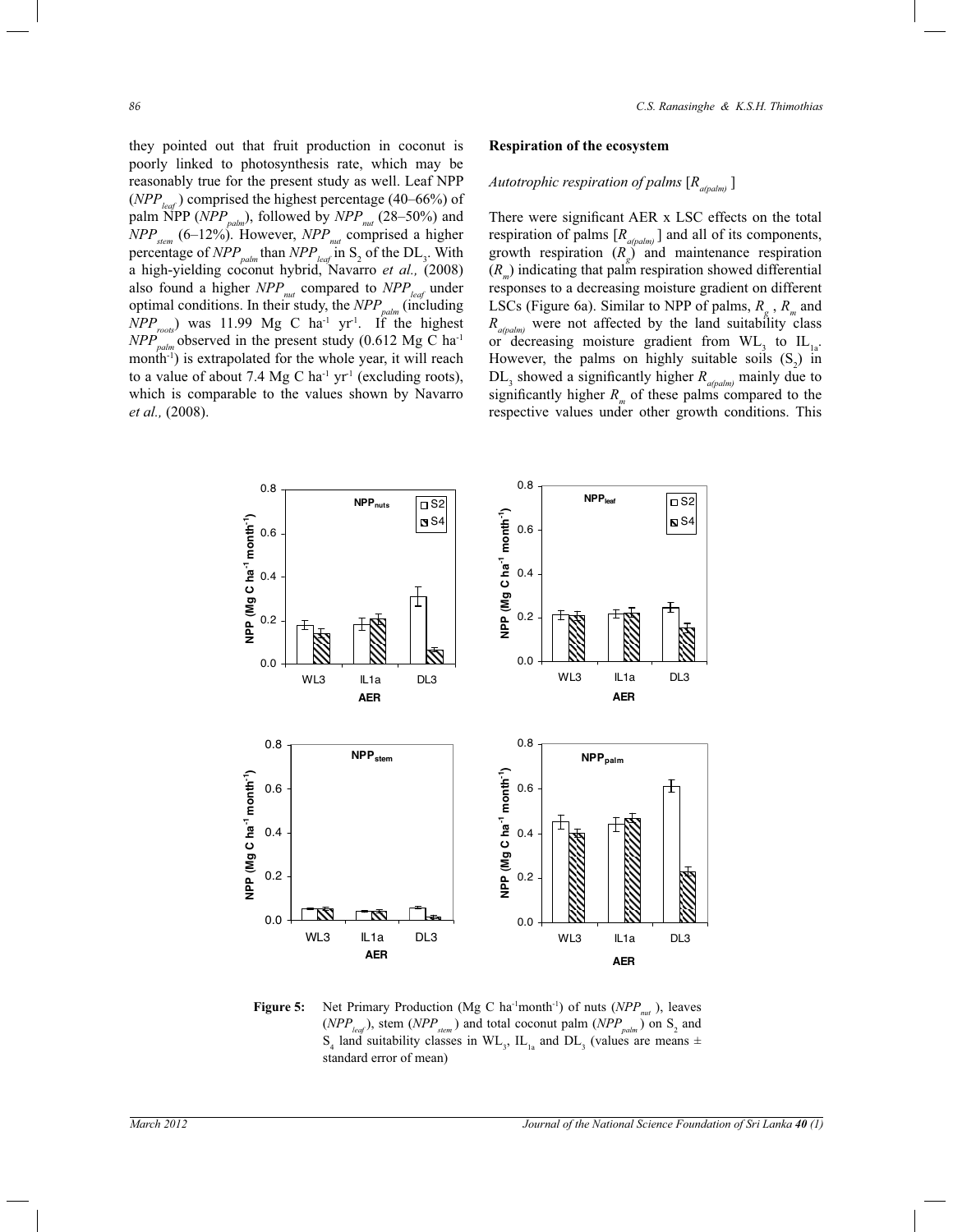was mainly attributed to greater dry weight of stem and higher nut load of these palms compared to other growth conditions (data not shown). Maintenance respiration (*R<sup>m</sup>* ) of coconut palms was about five fold higher than the *Rg*  irrespective of the land suitability class or moisture availability (AER).

The data on  $R_g$ ,  $R_m$  and total respiration of different compartments of coconut palm are presented in Tables 4a and 4b. With the exception of maintenance (*R<sup>m</sup>* ) and total  $(R_a)$  respiration of nuts and stems, on  $S_4$  in  $WL_3$ , the above mentioned variation in  $R_{a(palm)}$  and  $R_m$  of palms is reflected in the corresponding variations of

*Rg* , *R<sup>m</sup>* and *R<sup>a</sup>* of nuts, leaves and stem components on two LSC and three AER. With regard to the growth  $(R<sub>g</sub>)$  and maintenance respiration  $(R<sub>m</sub>)$  of different organs,  $R_{g}$  was maximum in nuts, followed by leaves and stem whilst  $R_m$  was maximum in leaves, followed by stem and nuts, irrespective of the AER and LSC.  $R_{m}$ is primarily determined by the standing biomass and the stems have higher standing biomass than the leaves (Figure 1). Therefore, one would expect to have a higher  $R_{m}$  for stem compared to that of leaves, which is opposite to the observations in the present study. The main reason for this deviation is the higher maintenance respiration coefficient (β) of leaves  $(2.45)$  as compared to that of



**Figure 6a:** Growth Respiration,  $[R_{g (palm)]}$  (Mg C ha<sup>-1</sup>month<sup>-1</sup>), maintenance respiration  $[R_{m (palm)]}$  and total respiration  $[R_{a (palm)}]$  of coconut palms and soil respiration  $[R_{(soil)}]$  on  $S_2$  and  $S_4$  land suitability classes in  $WL_3$ ,  $IL_{1a}$  and  $DL_3$  (values are means  $\pm$  standard error of mean).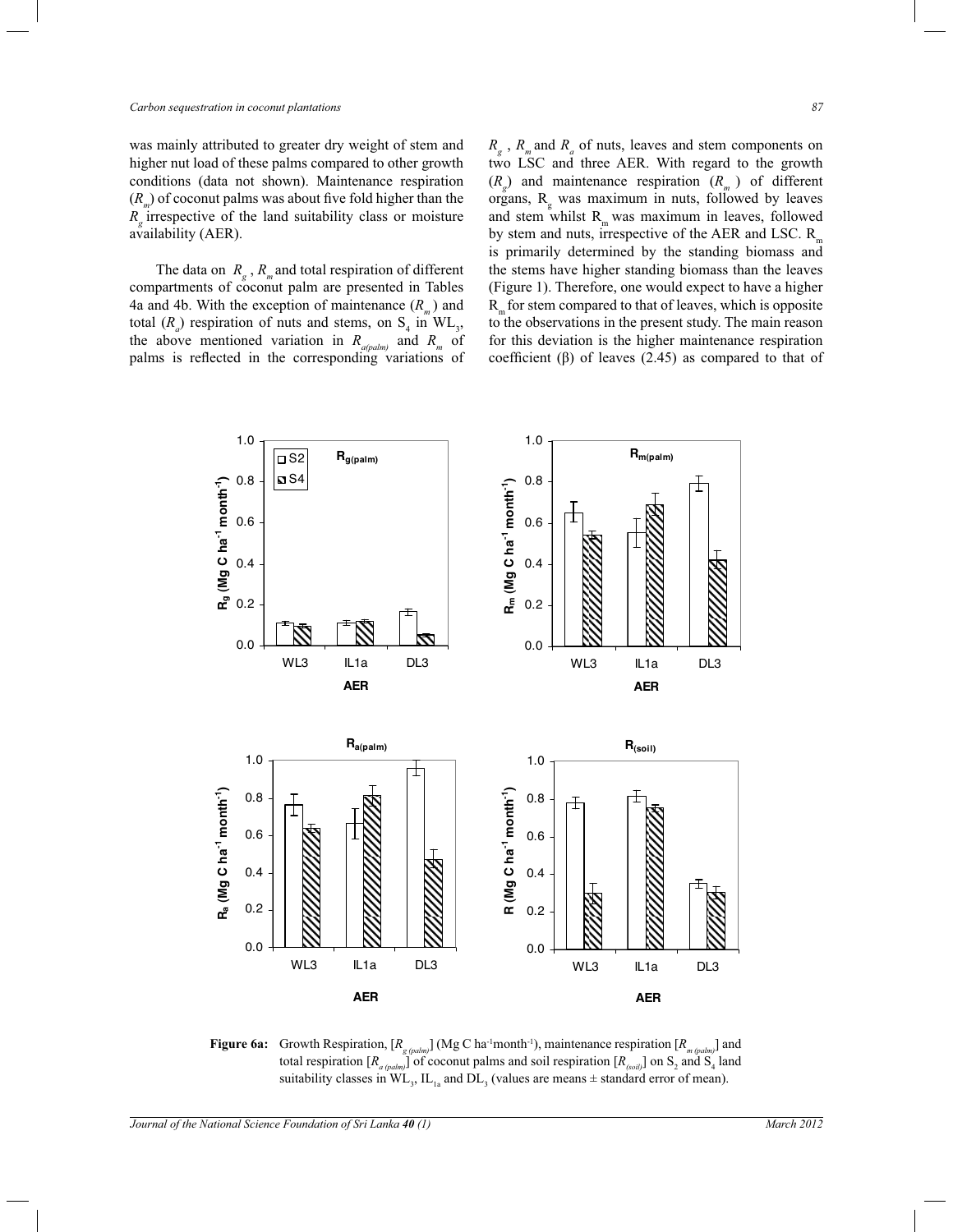stems (0.5). According to the equation for computation of β, it has coefficients for conversion of nitrogen to protein, protein turnover, dry matter content in nitrogen and cost induced by ionic gradients (de Wit *et al.,* 1978) and these values are higher for leaves than for stem.

 Consequently, the respiration of leaves comprised the highest percentage (52*–*63 %) of palm autotrophic respiration, followed by that of stem (18*–*30%) and nuts (14*–*21 %). The autotrophic respiration of the grass cover  $R_{\text{a (eras)}}$  was not estimated in the present study. Thus, the  $R_{\text{a}}$ of coconut palms is considered as the  $R_a$  of the ecosystem. For a high yielding coconut hybrid grown under optimal conditions,  $R_{a (palm)}$  was 20.96 Mg C ha<sup>-1</sup> yr<sup>-1</sup> out of which about 6 Mg  $\widetilde{C}$  ha<sup>-1</sup> yr<sup>-1</sup> was attributed to the respiration of root and inflorescences (Navarro *et al.,* 2008). If the highest *R<sub>a (palm*)</sub> observed in the present study (0.958 Mg)  $C$  ha<sup>-1</sup> month<sup>-1</sup>) is extrapolated for the whole year, it will reach to a value of about 11.5 Mg C ha<sup>-1</sup> yr<sup>1</sup> (excluding root and inflorescence respiration) which is little lower than the values shown by Navarro *et al.,* (2008).

# *Heterotrophic respiration of soil (Rsoil )*

There was a significant AER x LSC effect on soil microbial respiration  $(R_{sol})$  indicating that  $R_{sol}$  showed differential responses to a decreasing moisture gradient on different LSCs (Figure 6a). On  $S_2$ , which is highly suitable for coconut,  $R_{\text{sol}}$  did not show a significant reduction along a decreasing moisture gradient from WL<sub>3</sub> to IL<sub>1a</sub>. However, on moderately suitable S<sub>4</sub>,  $R_{\text{solid}}$ was maximum in  $IL_{1a}$ , which has intermediate moisture availability. In contrast, in  $WL<sub>3</sub>$ , where moisture availability is higher,  $R_{\text{solid}}$  on  $S_4$  was significantly lower as compared to the respective values on  $S_2$ . As a result of significantly greater  $R_{\text{sol}}$  on  $S_4$  in  $IL_{1a}$ , there was no significant difference between *Rsoil* on the two LSCs. It

is interesting to note that even in  $WL<sub>3</sub>$ , where moisture availability is higher,  $R_{\text{solid}}$  of  $S_4$  was significantly lower than its maximum in  $\tilde{IL}_{1a}$  and equal to the respective values on  $S_2$  and  $S_4$  in  $DL_3$ . Soil microbial respiration can vary with the soil temperature and soil water content, depending on the type of plantation (Jiang *et al.,* 2005). Therefore, key reasons for low  $R_{\text{sol}}$  in DL<sub>3</sub> may be the low moisture availability and higher temperature compared to other two AERs. However, the main reasons for low  $R_{\text{solid}}$  on S<sub>4</sub> of WL<sub>3</sub> would be less suitable soil physical and chemical characteristics for microbial activity in the *Boralu* soil series (Fernando, 1999).

 Furthermore, in the present study, soil microbial respiration was estimated with moistened soil samples under *ex-situ* (laboratory) conditions and the values would have been slightly different if the respiration data were collected *in-situ* under field conditions. Moreover, the total soil respiration of an ecosystem consists of two components, soil microbial respiration and root respiration (Jiang *et al*., 2005), and the latter was not measured or estimated in the present study as reliable data on NPP and dry weight of coconut root system were not available. Hence, if the root respiration of coconut and grasses was also included in the  $R_{\text{sol}}$ , the CO<sub>2</sub> efflux from soil respiration would have been higher compared to the observed values in the present study.

 There was a significant AER x LSC effect on total respiration of the ecosystem  $(R_{tot-eco})$  indicating that *Rtot – eco*  showed a differential response to a decreasing moisture gradient on different LSCs (Figure 6b). On  $S_2$ , which is highly suitable for coconut,  $R_{tot - ecc}$  did not show a significant reduction along a decreasing moisture gradient from  $WL<sub>3</sub>$  to  $DL<sub>3</sub>$ . However, on moderately suitable  $S_4$ ,  $R_{tot-eco}$  was maximum in  $IL_{1a}$ , which has intermediate moisture availability. In  $WL$ <sub>2</sub>,

**Table 4a:** Growth  $(R_g)$  and maintenance  $(R_m)$  respiration of different plant organs of coconut palm on  $S_2$  and  $S_4$  land suitability classes in  $\rm WL_{3}$ ,  $\rm IL_{1a}$  and  $\rm DL_{3}$ 

| AER<br>LSC - |    |                   | $R_a$ (Mg C ha <sup>-1</sup> month <sup>-1</sup> ) |                                                                         |                                                       | $R_{m}$ (Mg C ha <sup>-1</sup> month <sup>-1</sup> ) |             |
|--------------|----|-------------------|----------------------------------------------------|-------------------------------------------------------------------------|-------------------------------------------------------|------------------------------------------------------|-------------|
|              |    | <b>Nuts</b>       | Leaves                                             | <b>Stem</b>                                                             | <b>Nuts</b>                                           | Leaves                                               | <b>Stem</b> |
|              |    |                   |                                                    |                                                                         |                                                       |                                                      |             |
| WL,          | S. | $0.065 \pm 0.007$ |                                                    |                                                                         | $0.037 \pm 0.002$ $0.007 \pm 0.002$ $0.053 \pm 0.006$ | $0.379 \pm 0.036$ $0.220 \pm 0.016$                  |             |
|              | S. |                   |                                                    | $0.051 \pm 0.008$ $0.036 \pm 0.002$ $0.007 \pm 0.001$ $0.039 \pm 0.004$ |                                                       | $0.363 \pm 0.014$ $0.140 \pm 0.007$                  |             |
| $IL_{1a}$    | S, | $0.066 \pm 0.010$ |                                                    | $0.038 \pm 0.001$ $0.006 \pm 0.001$ $0.051 \pm 0.007$                   |                                                       | $0.308 \pm 0.070$ $0.192 \pm 0.013$                  |             |
|              | S. | $0.075 \pm 0.008$ |                                                    | $0.039 \pm 0.002$ $0.006 \pm 0.001$ $0.061 \pm 0.005$                   |                                                       | $0.437 \pm 0.034$ $0.193 \pm 0.017$                  |             |
| DL,          | S. | $0.113 \pm 0.016$ |                                                    | $0.043 \pm 0.003$ $0.008 \pm 0.001$ $0.091 \pm 0.006$                   |                                                       | $0.534 \pm 0.035$ $0.169 \pm 0.010$                  |             |
|              | S. |                   |                                                    | $0.024 \pm 0.004$ $0.027 \pm 0.002$ $0.002 \pm 0.000$ $0.043 \pm 0.009$ |                                                       | $0.241 \pm 0.024$ $0.144 \pm 0.011$                  |             |
|              |    |                   |                                                    |                                                                         |                                                       |                                                      |             |

Note: Values are means of 8 palms ± standard error of means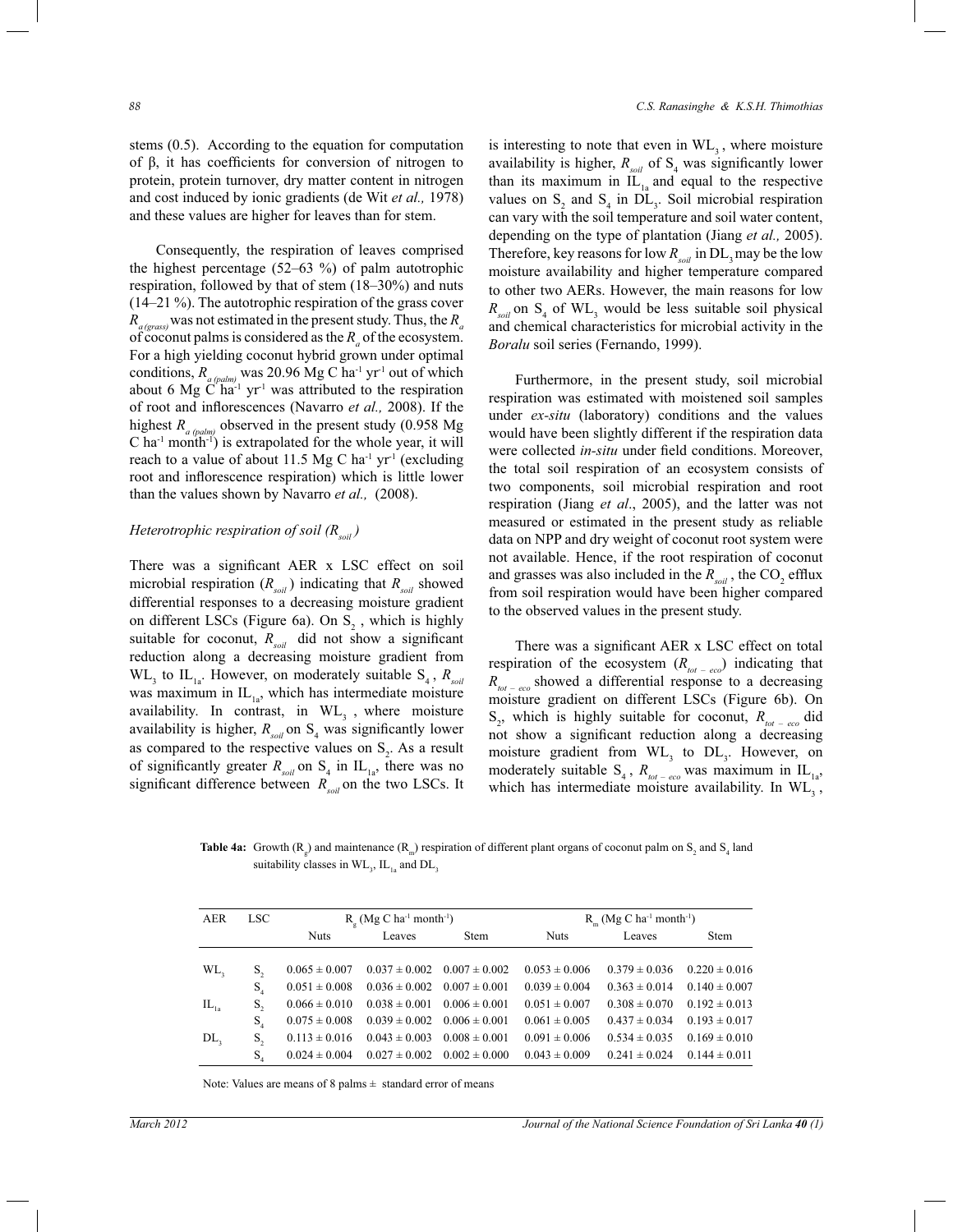| AER                                                   | LSC            | $R_a$ (Mg C ha <sup>-1</sup> month <sup>-1</sup> ) |                        |                        |  |  |
|-------------------------------------------------------|----------------|----------------------------------------------------|------------------------|------------------------|--|--|
|                                                       |                | <b>Nuts</b>                                        | Leaves                 | <b>Stem</b>            |  |  |
|                                                       |                |                                                    |                        |                        |  |  |
| WL,                                                   | S,             | $0.118 \pm 0.01$ (15%)                             | $0.416 \pm 0.04$ (55%) | $0.227 \pm 0.02$ (30%) |  |  |
|                                                       | S <sub>4</sub> | $0.090 \pm 0.01$ (14%)                             | $0.400 \pm 0.02$ (63%) | $0.147 \pm 0.01$ (23%) |  |  |
| $\mathop{\rm IL}\nolimits_{\mathop{\rm Ia}\nolimits}$ | S,             | $0.118 \pm 0.02$ (18%)                             | $0.346 \pm 0.07$ (52%) | $0.197 \pm 0.01$ (30%) |  |  |
|                                                       | S <sub>4</sub> | $0.136 \pm 0.01$ (17%)                             | $0.476 \pm 0.04$ (59%) | $0.198 \pm 0.02$ (24%) |  |  |
| DL,                                                   | $S_{2}$        | $0.204 \pm 0.02$ (21%)                             | $0.577 \pm 0.04$ (61%) | $0.177 \pm 0.01$ (18%) |  |  |
|                                                       | S <sub>4</sub> | $0.066 \pm 0.01$ (14%)                             | $0.267 \pm 0.03$ (56%) | $0.146 \pm 0.01$ (30%) |  |  |
|                                                       |                |                                                    |                        |                        |  |  |

**Table 4b:** Total  $(R_g)$  respiration  $(R_g + R_m)$  of different plant organs of coconut palm under  $S_2$  and  $S_4$  land suitability classes in  $WL_3$ ,  $IL_{1a}$  and  $DL_3$ 

Note: Values are means of 8 palms  $\pm$  standard error of means. Percentage contribution to total palm respiration is given in the parentheses.

where moisture availability is higher,  $R_{tot-eco}$  on  $S_4$  was significantly lower than its maximum in  $IL<sub>1a</sub>$  and this is mainly attributed to the significantly low  $R_{sol}$  on  $S_4$  in  $WL_{3}$ . A significantly low  $R_{\text{solid}}$  and  $R_{\text{a(palm)}}$  has resulted in the significantly lower  $R_{\text{solid}}$  on  $S_4$  in  $\text{DL}_3$ . Since the  $R_{\text{solid}}$ and  $R_{a(palm)}$  on  $S_4$  in IL<sub>1a</sub> were comparable with that on  $S_2$ , there was no significant difference in *Rtot – eco* between two LSC in  $IL_{1a}$ . If the data collection of this study covered a reasonably dry period of the year such as February and March, the response of  $R_{a(palm)}$ ,  $R_{soil}$  and  $R_{tot-eco}$  along a decreasing moisture gradient on two LSC would have been different and, therefore, studies are in progress to assess these aspects during different seasons of the year. The contribution of  $R_{a(palm)}$  and  $R_{soil}$  to the  $R_{tot-eco}$  varied with the AER.  $R_{a(palm)}$  comprised 59, 48 and 67% of  $R_{tot-eco}$  in WL<sub>3</sub>, IL<sub>1a</sub> and DL<sub>3</sub>, respectively. The highest contribution of  $R_{a(palm)}$  to  $R_{tot-eco}$  in the DL<sub>3</sub> was mainly attributed to high respiration rates of the palms on  $S_2$ LSC resulted from high NPP.

#### **Final carbon balance**

Coconut plantations in all three AER on two LSC have the potential to act as carbon sinks and the net carbon exchange rates (C sequestration rates) were in the range of 0.4 –1.9 Mg C ha<sup>-1</sup> month<sup>-1</sup> (Table 5). There was a significant AER x LSC effect on net carbon exchange (balance) of ecosystems confirming that components of C balance show a differential response to a decreasing moisture gradient on different LSCs. On  $S<sub>4</sub>$ , which is moderately suitable for coconut, net C balance reduced along a decreasing moisture gradient from  $WL$ <sub>3</sub> to  $DL$ <sub>3</sub>. However, on highly suitable  $S_2$ , the C balance did not show a significant reduction along a decreasing moisture gradient from  $WL$ <sub>3</sub> to  $DL$ <sub>3</sub>. The most striking result of this study was the significantly greater net C balance on



**Figure 6b:** Total ecosystem respiration  $[R_{\text{(tot-eco)}}]$  on  $S_2$  and  $S_4$  land suitability classes in  $\rm WL_{3}$ ,  $\rm IL_{1a}$  and  $\rm DL_{3}$ Note: values are means  $\pm$  standard error of mean

moderately suitable  $S_4$  compared to highly suitable  $S_2$  in the  $WL_{3}$  (Table 5). In the present study, the  $S_{4}$  in  $WL_{3}$ belongs to Boralu series in which the moisture retention ability and soil microbial activity are significantly lower compared to the  $S_4$  soils in  $IL_{1a}$  (Fernando, 1999). Similarly in  $DL_3$ , the  $S_4$  soils belongs to *Mampuri* series, in which the moisture retention ability and soil microbial activity are again significantly lower compared to Kuliyapitiya series (Fernando, 1999). Therefore, the high net C balance on  $S_4$  compared to  $S_2$  in the  $WL_3$  was associated with a higher GPP, which is less sensitive to LSC when the soil moisture is not limiting (when there is adequate rainfall, Table 2), and lower  $R_{\text{sol}}$  (Figure 6a) which is even equal to that of  $DL_3$ , on *Boralu* series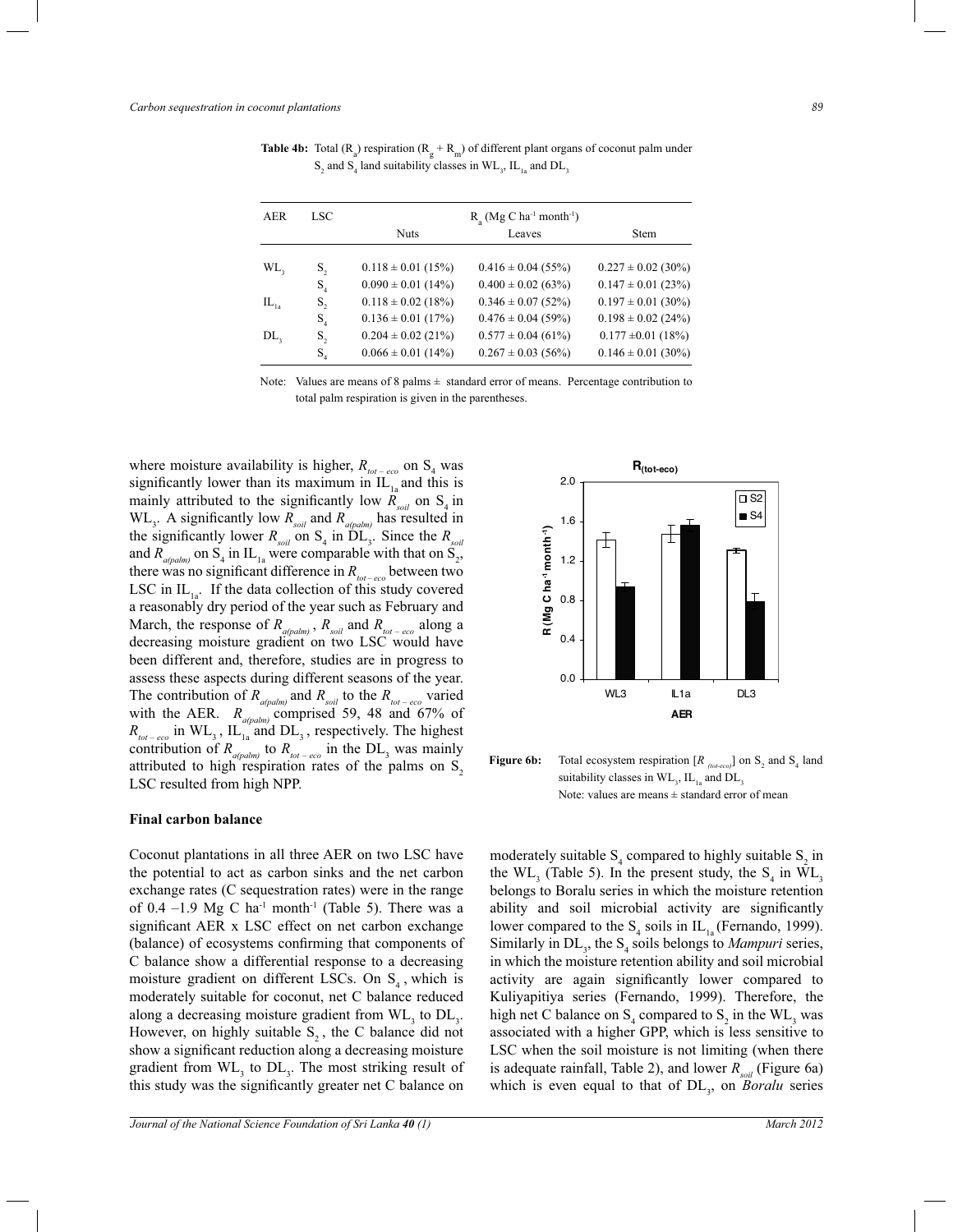*90 C.S. Ranasinghe & K.S.H. Thimothias*

soils  $(S_4)$  in  $WL_3$ . However, this pattern of GPP and soil respiration can vary with the environmental conditions, especially during the periods with very heavy rainfall (November-December ) and low rainfall associated with high temperatures (February-March). Therefore, the seasonal and inter-annual variations in GPP, plant and soil respiration and net ecosystem carbon balance of coconut plantations on different LSC in different AER are being studied for developing a scientific database on C sequestration potential of coconut in Sri Lanka.

 Although coconut is a multipurpose perennial tree crop that can sequester C for about 70 years and has the possibility of growing in tropical environments as C sinks, little attention has been paid to collect scientific data on carbon sequestration potential in coconut plantations. Detail C balance study assessments remain scarce for coconut plantations, except the recent case study published for a high yielding variety grown under optimal conditions in Vanuatu (Roupsard *et al*., 2006; Roupsard *et al*., 2008b; Navarro *et al*., 2008). They estimated a mean net ecosystem carbon balance of 3*–*8 Mg C ha-1 year-1 for a 19*–*20 year-old coconut plantation under optimum fertility and water conditions. Thus, this value has to be considered only as the maximum estimation for a coconut plantation. For small-holder agroforestry systems in the tropics, potential C sequestration rates range from 1.5 to 3.5 Mg C ha<sup>-1</sup> yr<sup>-1</sup> (Montagnini & Nair, 2004). According to the current C market, an average value of US\$ 11 per Mg of  $CO<sub>2</sub>$  can be used to estimate the annual revenue that can be obtained from net ecosystem carbon exchange (NEE) in coconut plantations. In the present study, mean NEE of C was  $9.3 \text{ Mg C}$  ha<sup>-1</sup> yr<sup>-1</sup>, which is equivalent to 34.03 Mg CO<sub>2</sub> sequestered per ha<sup>-1</sup> yr<sup>-1</sup>. Therefore, a coconut plantation of 25-26 years of age has C credits (per ha) worth of US\$ 375 (equivalent to SLR 41, 250.00). The total net revenue per ha could be worked out by the difference between the present scenario (with C project) and the baseline scenario.

**Table 5:** Summary carbon balance of the ecosystems (means of 8 palms ± standard error of means): C stock, GPP, respiration and carbon sequestration Rate (CSR) of plantations on  $S_2$  and  $S_4$  land suitability classes in WL<sub>3</sub>, IL<sub>1a</sub> and DL,

| <b>AER</b>                  | <b>LSC</b>                 |                                                      | Coconut palm     | Grass cover     | Soil             | Ecosystem        |
|-----------------------------|----------------------------|------------------------------------------------------|------------------|-----------------|------------------|------------------|
| WL,                         | $\mathbf{S}_2$             | C stock $(Mg C ha-1)$                                | $25.96 \pm 1.73$ | $1.45 \pm 0.06$ | $44.17 \pm 0.88$ | $71.57 \pm 2.21$ |
|                             |                            | GPP ( $Mg C$ ha <sup>-1</sup> month <sup>-1</sup> )  | $2.31 \pm 0.25$  | nm              |                  | $2.31 \pm 0.25$  |
|                             |                            | Resp $(Mg C ha^{-1} month^{-1})$                     | $0.782 \pm 0.06$ | nm              | $0.778 \pm 0.03$ | $1.414 \pm 0.08$ |
|                             |                            | $CSR$ (Mg C ha <sup>-1</sup> month <sup>-1</sup> )   |                  |                 |                  | $0.90 \pm 0.30$  |
|                             | $\mathrm{S}_\mathrm{_{4}}$ | C stock $(Mg C ha^{-1})$                             | $18.73 \pm 0.66$ | $1.43 \pm 0.06$ | $35.54 \pm 1.03$ | $55.70 \pm 1.13$ |
|                             |                            | GPP ( $Mg C$ ha <sup>-1</sup> month <sup>-1</sup> )  | $2.88 \pm 0.19$  | nm              |                  | $2.88 \pm 0.19$  |
|                             |                            | Resp ( $Mg C$ ha <sup>-1</sup> month <sup>-1</sup> ) | $0.637 \pm 0.02$ | nm              | $0.298 \pm 0.06$ | $0.936 \pm 0.04$ |
|                             |                            | $CSR$ (Mg C ha <sup>-1</sup> month <sup>-1</sup> )   |                  |                 |                  | $1.94 \pm 0.17$  |
| $\mathrm{IL}_{\mathrm{1a}}$ | $\mathbf{S}_2$             | C stock $(Mg C ha^{-1})$                             | $24.48 \pm 1.28$ | $1.91 \pm 0.06$ | $37.89 \pm 1.15$ | $64.28 \pm 1.55$ |
|                             |                            | GPP ( $Mg C$ ha <sup>-1</sup> month <sup>-1</sup> )  | $2.07 \pm 0.17$  | nm              |                  | $2.07 \pm 0.17$  |
|                             |                            | Resp $(Mg C ha^{-1} month^{-1})$                     | $0.661 \pm 0.08$ | nm              | $0.814 \pm 0.03$ | $1.475 \pm 0.08$ |
|                             |                            | $CSR$ (Mg C ha <sup>-1</sup> month <sup>-1</sup> )   |                  |                 |                  | $0.59 \pm 0.21$  |
|                             | S <sub>4</sub>             | C stock $(Mg C ha^{-1})$                             | $24.89 \pm 1.96$ | $1.54 \pm 0.06$ | $19.05 \pm 0.96$ | $45.47 \pm 1.94$ |
|                             |                            | GPP ( $Mg C$ ha <sup>-1</sup> month <sup>-1</sup> )  | $2.08 \pm 0.19$  | nm              |                  | $2.08 \pm 0.19$  |
|                             |                            | Resp ( $Mg C$ ha <sup>-1</sup> month <sup>-1</sup> ) | $0.811 \pm 0.06$ | nm              | $0.751 \pm 0.02$ | $1.562 \pm 0.06$ |
|                             |                            | $CSR$ (Mg C ha <sup>-1</sup> month <sup>-1</sup> )   |                  |                 |                  | $0.52 \pm 0.25$  |
| DL <sub>3</sub>             | $S_{2}$                    | C stock $(Mg C ha^{-1})$                             | $25.21 \pm 1.17$ | $0.86 \pm 0.04$ | $17.47 \pm 0.68$ | $43.53 \pm 1.48$ |
|                             |                            | GPP ( $Mg C$ ha <sup>-1</sup> month <sup>-1</sup> )  | $2.04 \pm 0.14$  | nm              |                  | $2.04 \pm 0.14$  |
|                             |                            | Resp ( $Mg C$ ha <sup>-1</sup> month <sup>-1</sup> ) | $0.958 \pm 0.04$ | nm              | $0.349 \pm 0.02$ | $1.307 \pm 0.03$ |
|                             |                            | $CSR$ (Mg C ha <sup>-1</sup> month <sup>-1</sup> )   |                  |                 |                  | $0.73 \pm 0.27$  |
|                             | $\mathrm{S}_\mathrm{_{4}}$ | C stock $(Mg C ha^{-1})$                             | $17.09 \pm 1.41$ | $0.73 \pm 0.03$ | $14.15 \pm 0.77$ | $31.96 \pm 1.80$ |
|                             |                            | GPP ( $Mg C$ ha <sup>-1</sup> month <sup>-1</sup> )  | $1.19 \pm 0.08$  | nm              |                  | $1.19 \pm 0.08$  |
|                             |                            | Resp (Mg C ha <sup>-1</sup> month <sup>-1</sup> )    | $0.473 \pm 0.05$ | nm              | $0.303 \pm 0.03$ | $0.789 \pm 0.08$ |
|                             |                            | $CSR$ (Mg C ha <sup>-1</sup> month <sup>-1</sup> )   |                  |                 |                  | $0.40 \pm 0.19$  |

nm: not measured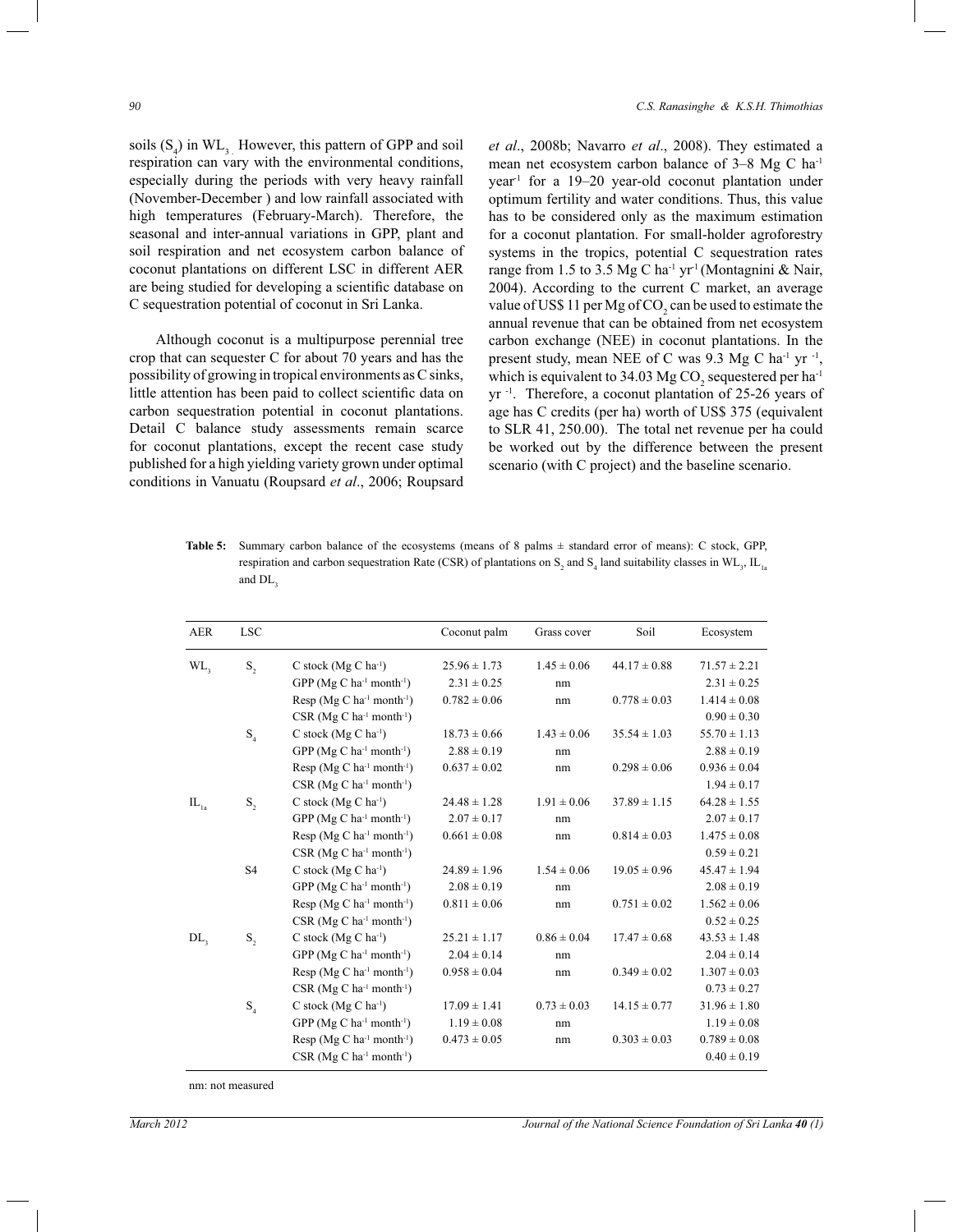In addition to the factors studied here, net ecosystem C exchange or the C sequestration potential of coconut plantations (ecosystem) may vary with the age of plantation, cover crop, inter-crop, variety, type of management etc. *Gliricidia Sepium*, which has a higher  $CO<sub>2</sub>$  fixation rate than coconut, is recommended to grow under coconut plantations as a bio-fertilizer and a bio-fuel in all three AERs of Sri Lanka (Fernando & Jayalath, 2003; Gunathilake, 2004). Tea, banana, pineapple, cashew, cinnamon, cocoa and coffee are recommended to grow as intercrops in coconut plantations as it is more profitable to grow coconut as a multi-cropping system than a monocrop (Liyanage, 1999). For the sustainability of coconut plantations under stressed conditions, the soil fertility management is of utmost importance. In all six experimental sites, the soil organic carbon content and the soil microbial activity were higher in the manure circle (1.75 m away from the bole of the palm, mulched with coconut fronds and husks) than the centre of square where the sampling was done in the present study (data not presented). That clearly indicates the impact of management practices on the soil C stock and C sequestration potential of coconut plantations. Furthermore, growing leguminous cover crops improves soil organic carbon content, soil moisture holding capacity, soil microbial activity, soil fertility and finally the productivity of coconut plantations (Fernando, 1999; Dinesh *et al*., 2006). Also the palm water status and coconut yield in  $S<sub>4</sub>$  soils can be improved by surface mulching with coconut coir dust and irrigation (Ranasinghe *et al.,* 2003; Jayalath *et al.,* 2005; Nainanayake *et al*., 2008). Therefore, if the C sequestration data are available for different coconutbased ecosystems, the ecosystems with higher carbon sequestration indices can be screened for each land use so that those can be prioritized in new planting programmes. Therefore, work has already started to estimate the C sequestration potential of coconut based ecosystems and its impact on financial and economic viability of coconut plantations during its economic life span.

### *Simplifying assumptions made in the estimation of C balance*

Our estimates of total C stocks, C input (GPP) and C output (respiration) and consequently the net C balance of the ecosystem were dependant on the following limitations and assumptions.

 The results of this study were based on the data collected during a specific period in which a moderate rainfall and temperature was prevalent in major coconut growing areas (from May to September in 2009). However, the components of C balance (especially GPP and soil respiration) can vary with the environmental conditions (high rainfall, severe drought).

#### *Total C stocks of the ecosystem*

C stock in the roots of coconut and grasses were not taken into account due to practical difficulties in the measurements and unavailability of reliable historical data on root: shoot ratio. Soil C stock was limited to the depth of 0*–*20 cm and therefore, the C stocks in the soil layers deeper than 20 cm were not estimated in the present study.

# *Estimation of CO<sup>2</sup> input to the ecosystem (GPP)*

A light response photosynthesis model to estimate daily total of  $CO_2$  assimilation by the coconut palm canopy is not available at present. Therefore, monthly GPP of coconut palms was estimated by integrating daily photosynthetic assimilation measured as instantaneous rate of photosynthesis of three whorls of leaf canopy in the morning and afternoon during two consecutive days. It was assumed that these measurements represent the  $CO_2$  assimilation rate per palm over a month.  $CO_2$ uptake by the understorey grass cover was not taken in to account in the present study and hence, if the  $CO<sub>2</sub>$  uptake by grasses was also included in the GPP, the  $CO<sub>2</sub>$  uptake by the ecosystem would have been higher compared to the observed values in the present study.

#### *Estimation of CO<sup>2</sup> output from the ecosystem (plant and soil respiration)*

The growth and maintenance respiration of coconut root system and the shoot and root of grass cover were not taken into account in the study due to practical difficulties. Hence, if the root respiration parameters were also included in the  $R_{\text{sol}}$ , the CO<sub>2</sub> efflux from soil respiration would have been higher and net ecosystem C balance would have been slightly different compared to the observed values in the present study. Although the actual soil moisture levels under field conditions in the three AERs are different, the measurements of soil (microbial) respiration were taken at a similar moisture level *ex-situ* (incubation experiment under laboratory conditions). Therefore, the soil microbial respiration revealed in this study can be considered as the 'potential' rates that necessarily reflect the microbial population under *in situ* conditions due to soil moisture and temperature of different AER and LSC during this period (the equipment facilities for *in-situ* measurement of soil respiration were not available during the experimental period).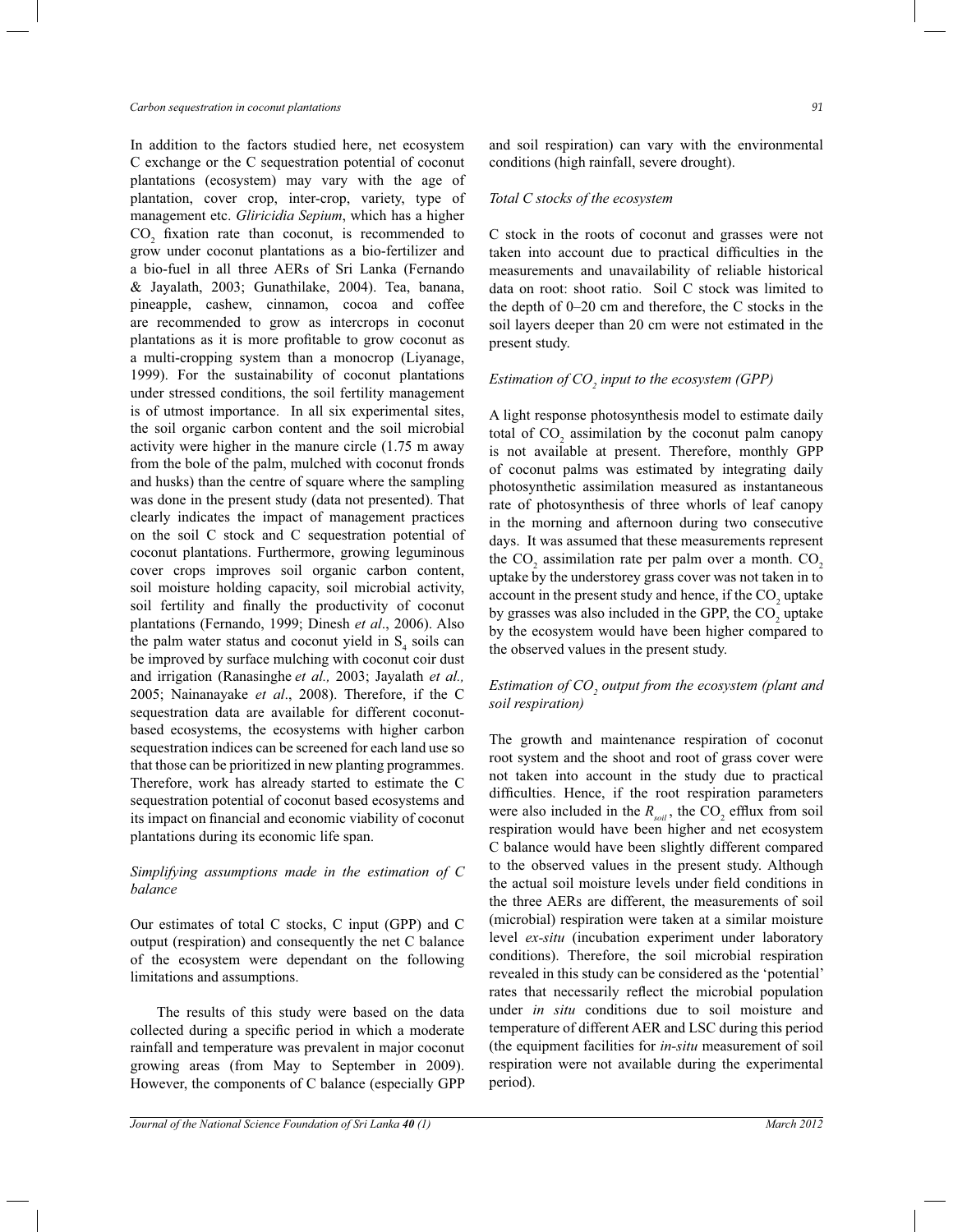The carbon content of the dry mass of each plant component was assumed to be 0.5 g C  $g_{\text{DM}}$ .

# **CONCLUSION**

The total C stock of a coconut plantation reduces along a decreasing moisture gradient and soil fertility gradient. Carbon input and output of the ecosystems do not reduce along the decreasing moisture gradient on highly suitable soils whilst the values reduce on moderately suitable soils. Consequently, coconut plantations under all six growth conditions have the potential to sequester carbon and the net carbon exchange rates were in the range of 0.4 –1.9 Mg C ha<sup>-1</sup> month<sup>-1</sup>.

#### **Acknowledgement**

Authors thank the Ministry of Environment and Natural Resources and Coconut Research Institute of Sri Lanka for financial Assistance, Senior Technical Officers Mr. L. R. S. Silva and Mr. R. D. N. Premasiri and the staff of the Plant Physiology Division, Coconut Research Institute for their support in data collection, Dr A. Nainanayake for his assistance in data analysis, Dr W. Weerakoon of Rice Research and Development Institute, Batalagoda for the provision of solar radiation data and reviewers of the paper for their constructive comments.

#### **REFERENCES**

- 1. Anderson J.M. & Ingram J.S. (1989). *Tropical Soil Biology and Fertility: A Handbook of Methods*. C. A. B. International, Oxford, UK.
- 2. Anonymous (2008). Physiology, biochemistry and post harvest technology. *Annual Report of the CPCRI 2007- 2008* (eds. H.P. Maheswarappa, A.C. Mathew, C. Thamban, R. Chandramohanan, B.A. Jerad & H. Muralikrishna), pp. 48*–*49. Central Plantations Crops Research Institute, Kasaragod, Kerala, India.
- 3. Costa W. A .J. M. De. (1999). *Climate Change Impact on Agriculture and Forestry*, 1<sup>st</sup> edition. University of Peradeniya, Peradeniya.
- 4. de Wit C.T., Goudriaan J., Van Laar H., Penning de Vries F.W.T., Louwerse W., Sibma L. & de Jonge C. (1978). Simulation of assimilation, respiration and transpiration of crops. *Ser Simulation Monographs*, p. 141. PUDOC, Wageningen, The Netherlands.
- 5. Dinesh R., Suryanarayana M.A., Chaudhuri S.G., Sheeja T.E. & Shiva K.N. (2006). Long-term effects of leguminous cover crops on biochemical and biological properties in the organic and mineral layers of soils of a coconut plantation. *European Journal of Soil Biology* **42**(3): 147*–*157.
- 6. Fernando K.S.K.S. (1999). Study of the microbiological and related physical and chemical properties of different

coconut soils after amendment with organic manure. *M.Phil thesis*, University of Kelaniya, Kelaniya.

- 7. Fernando M.T.N. & Jayalath V.N.N. (2003). Shifting from furnace oil to dendrothermal energy in desiccated coconut industry of Sri Lanka: an ex-ante environmental economic analysis. In: *Proceedings of 2003 International Conference on Tropical Forests and Climate Change*, Manila, Philippines, 21-22 October.
- 8. Friend D. & Corley R.H.V. (1994). Measuring coconut palm dry matter production. *Experimental Agriculture* **30**(2): 223*–*235.
- 9. Gunathilake H.A.J. (2004). Cultivation of gliricidia in coconut lands for power generation (in sinhalese)*. Handbook for Coconut Growers*. Coconut Research Institute, Bandirippuwa Estate, Lunuwila.
- 10. Intergovernmental Panel for Climate Change (IPCC) (2007). *IPCC Fourth Assessment Report*. Available at *http://www.ipcc.ch/* , Accessed November 2009.
- 11. Jayalath K.V.N.N., Fernando M.T.N. & Ranasinghe C.S. (2005). Coir fiber as a ground cover in coconut plantations of *Andigama* shallow soils in Sri Lanka: an ex-post financial analysis. *COCOS* **17**: 59 – 69.
- 12. Jayasekara C. & Jayasekara K.S. (1995). Photosynthetic characteristics of tropical tree species with special reference to palms. *Energy Conservation and Management* **36**(6 *–* 9): 919 *–* 922.
- 13. Jayasekara C. & Mathes D.T. (1992). A method to determine leaf area of a frond and the whole canopy of an adult coconut palm. *Indian Coconut Journal* **23**(3): 7*–*13.
- 14. Jiang L., Shi F., Li B., Luo Y., Chen J. & Chen J. (2005). Separating rhizosphere respiration from total respiration in two larch plantations in northeastern China. *Tree Physiology* **25**(9): 1187*–*1195.
- 15. Kularatne J.D.J.S., Peiris T.S.G. & Samitha S. (2006). Feasibility of single palm plot in coconut experimentation. *Tropical Agricultural Research* **18**: 306*–*313.
- 16. Lal R. (2004). Soil carbon sequestration impacts on global change and food security. *Science* **304**(5677): 1623*–*1627.
- 17. Lamade E. & Bouillet J.P. (2005). Carbon storage and global change: the role of oil palm. Available at *http:// www.ipcc.ch/pub/spm22-01.pdf*, Accessed December 2009.
- 18. Lasco R.D., Lales J.S., Arnuevo M.T., Guillermo I.Q., de Jesus A.C., Medrano R., Bajar O.F. & Mendoza C.V. (2002). Carbon dioxide  $(CO<sub>2</sub>)$  storage and sequestration of land cover in the Leyte Geothermal Reservation. *Renewable Energy* **25**(2): 307*–*315.
- 19. Liyanage M. De. S. (1999). *A Guide to Scientific Cultivation and Management of Coconut*. Hitech Prints, Nugegoda.
- 20. Matthews G. (1993). The carbon content of trees. Forestry Commission, *Technical Paper 4*, p. 25. Her Majesty's Stationery Office (HMSO), London, UK.
- 21. Mialet-Serra I., Clement A., Sonderegger N., Roupsard O., Jourdan C., Labouisse J.P. & Dingkuhn M. (2005). Assimilate storage in vegetative organs of coconut (*Cocos nucifera* L.). *Experimental Agriculture* **41**(2): 161*–*174.